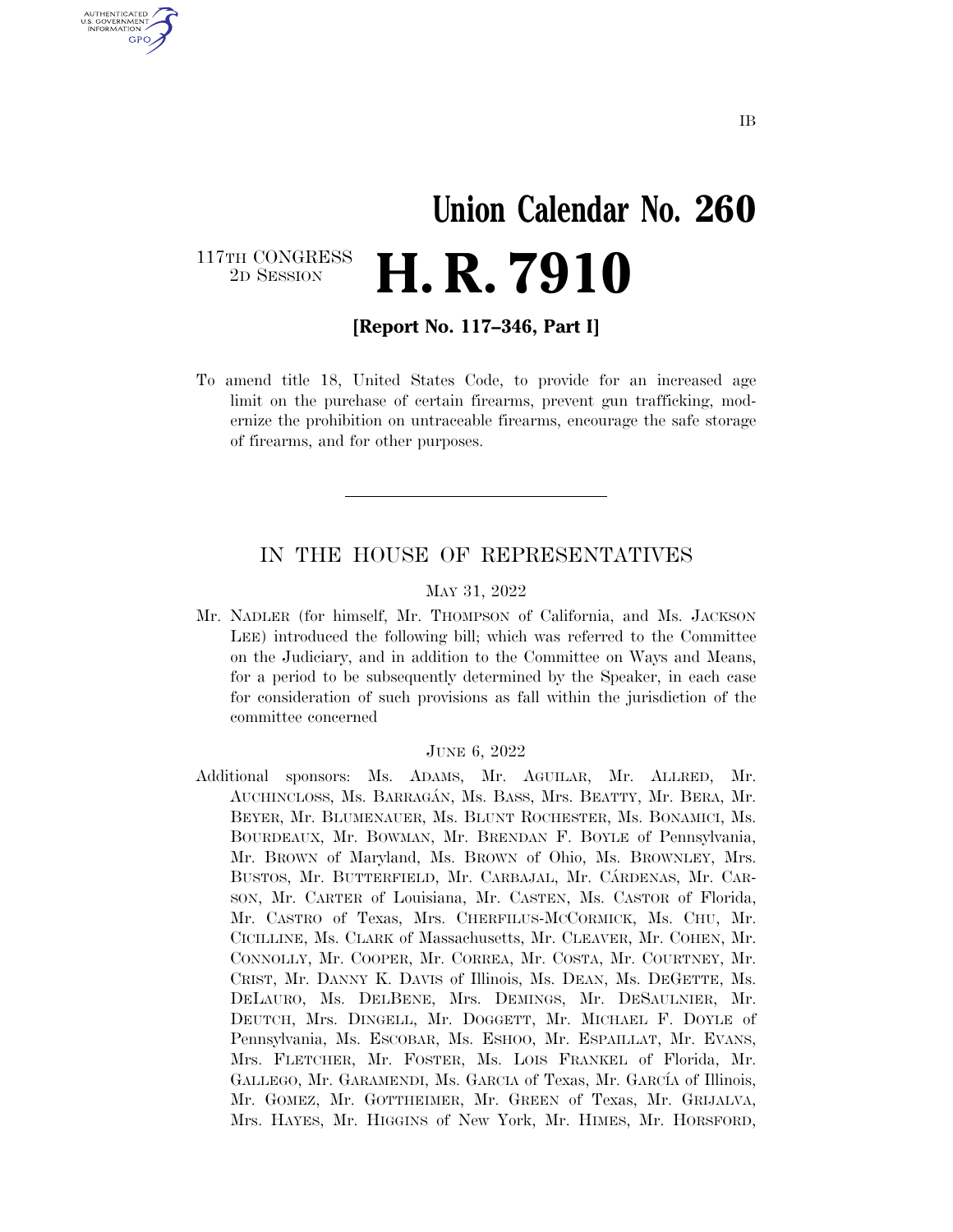Mr. HUFFMAN, Ms. JACOBS of California, Ms. JAYAPAL, Mr. JEFFRIES, Ms. JOHNSON of Texas, Mr. JOHNSON of Georgia, Mr. JONES, Mr. KAHELE, Mr. KEATING, Mr. KHANNA, Mr. KILDEE, Mr. KILMER, Mrs. KIRKPATRICK, Mr. KRISHNAMOORTHI, Mr. LAMB, Mr. LANGEVIN, Mr. LARSEN of Washington, Mr. LARSON of Connecticut, Mrs. LAWRENCE, Ms. LEE of California, Ms. LEGER FERNANDEZ, Mr. LEVIN of Michigan, Mr. LEVIN of California, Mr. LIEU, Ms. LOFGREN, Mr. LOWENTHAL, Mr. LYNCH, Mr. MALINOWSKI, Mr. SEAN PATRICK MALONEY of New York, Mrs. CAROLYN B. MALONEY of New York, Ms. MANNING, Ms. MATSUI, Mrs. MCBATH, Ms. MCCOLLUM, Mr. MCEACHIN, Mr. MCGOVERN, Ms. KUSTER, Mr. MCNERNEY, Mr. MEEKS, Ms. MENG, Mr. MFUME, Ms. MOORE of Wisconsin, Mr. MORELLE, Mr. MOULTON, Mrs. NAPOLITANO, Mr. NEGUSE, Ms. NEWMAN, Mr. NORCROSS, Ms. NORTON, Ms. OCASIO-CORTEZ, Ms. OMAR, Mr. PALLONE, Mr. PASCRELL, Mr. PAYNE, Mr. PERLMUTTER, Mr. PETERS, Ms. PINGREE, Ms. PLASKETT, Mr. POCAN, Ms. PRESSLEY, Mr. PRICE of North Carolina, Mr. QUIGLEY, Mr. RASKIN, Ms. ROSS, Ms. ROYBAL-ALLARD, Mr. RUIZ, Mr. RUPPERS-BERGER, Mr. RUSH, Mr. SABLAN, Ms. SÁNCHEZ, Mr. SARBANES, Ms. SCANLON, Ms. SCHAKOWSKY, Mr. SCHIFF, Mr. SCHNEIDER, Mr. SCOTT of Virginia, Ms. SEWELL, Mr. SHERMAN, Mr. SIRES, Mr. SMITH of Washington, Mr. SOTO, Ms. SPEIER, Ms. STANSBURY, Ms. STEVENS, Ms. STRICKLAND, Mr. SUOZZI, Mr. SWALWELL, Mr. TAKANO, Ms. TITUS, Ms. TLAIB, Mr. TONKO, Mr. TORRES of New York, Mrs. TORRES of California, Mrs. TRAHAN, Mr. TRONE, Ms. UNDERWOOD, Mr. VARGAS, Ms. VELA´ZQUEZ, Ms. WASSERMAN SCHULTZ, Ms. WATERS, Mrs. WATSON COLEMAN, Mr. WELCH, Ms. WEXTON, Ms. WILLIAMS of Georgia, Ms. WILSON of Florida, and Mr. YARMUTH

#### JUNE 6, 2022

Reported from the Committee on the Judiciary with an amendment

[Strike out all after the enacting clause and insert the part printed in italic]

JUNE 6, 2022

Committee on Ways and Means discharged; committed to the Committee of the Whole House on the State of the Union and ordered to be printed

[For text of introduced bill, see copy of bill as introduced on May 31, 2022]

# **A BILL**

To amend title 18, United States Code, to provide for an increased age limit on the purchase of certain firearms, prevent gun trafficking, modernize the prohibition on untraceable firearms, encourage the safe storage of firearms, and for other purposes.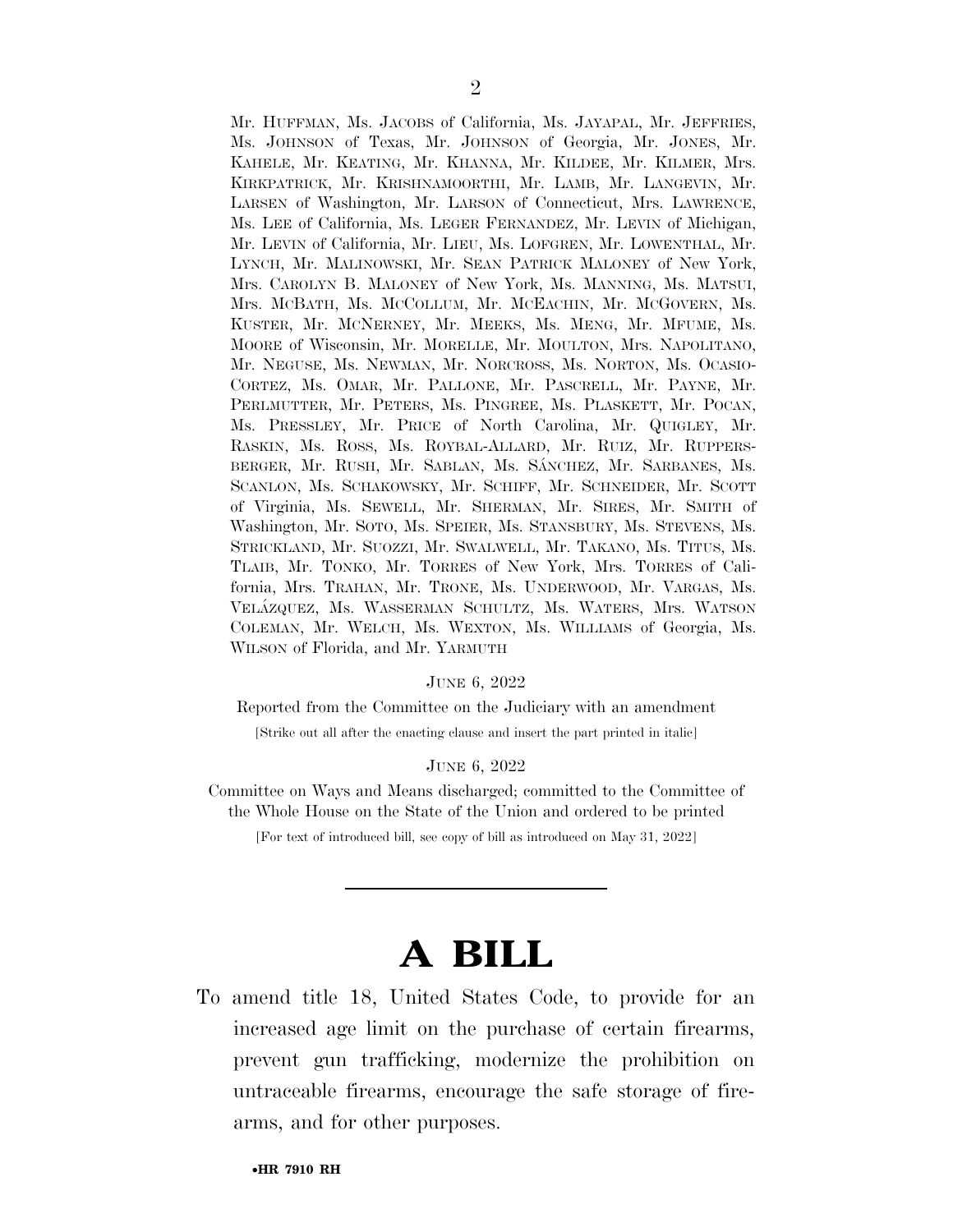1 *Be it enacted by the Senate and House of Representa-*

2 *tives of the United States of America in Congress assembled,* 

#### 3 *SECTION 1. SHORT TITLE; TABLE OF CONTENTS.*

- 4 *(a) SHORT TITLE.—This Act may be cited as the ''Pro-*
- 5 *tecting Our Kids Act''.*
- 6 *(b) TABLE OF CONTENTS.—The table of contents for*

#### 7 *this Act is as follows:*

*Sec. 1. Short title; table of contents.* 

#### *TITLE I—RAISE THE AGE*

- *Sec. 101. Prohibition on Federal firearms licensee selling or delivering certain semiautomatic centerfire rifles or semiautomatic centerfire shotguns to a person under 21 years of age, with exceptions.*
- *Sec. 102. Operation of the Federal Bureau of Investigation's public access line.*

#### *TITLE II—PREVENT GUN TRAFFICKING*

- *Sec. 201. Prohibition on straw purchases of firearms; prohibition on gun trafficking.*
- *Sec. 202. Prohibition on disposition of firearm to person intending unlawful further disposition.*
- *Sec. 203. Penalties.*
- *Sec. 204. Firearms subject to forfeiture.*

#### *TITLE III—UNTRACEABLE FIREARMS*

- *Sec. 301. Requirement that all firearms be traceable.*
- *Sec. 302. Modernization of the prohibition on undetectable firearms.*

#### *TITLE IV—SAFE STORAGE*

- *Sec. 401. Ethan's Law.*
- *Sec. 402. Safe guns, safe kids.*
- *Sec. 403. Kimberly Vaughan Firearm Safe Storage.*

#### *TITLE V—CLOSING THE BUMP STOCK LOOPHOLE*

*Sec. 501. Bump stocks.* 

#### *TITLE VI—KEEP AMERICANS SAFE*

- *Sec. 601. Definitions.*
- *Sec. 602. Restrictions on large capacity ammunition feeding devices.*
- *Sec. 603. Penalties.*
- *Sec. 604. Use of Byrne grants for buy-back programs for large capacity ammunition feeding devices.*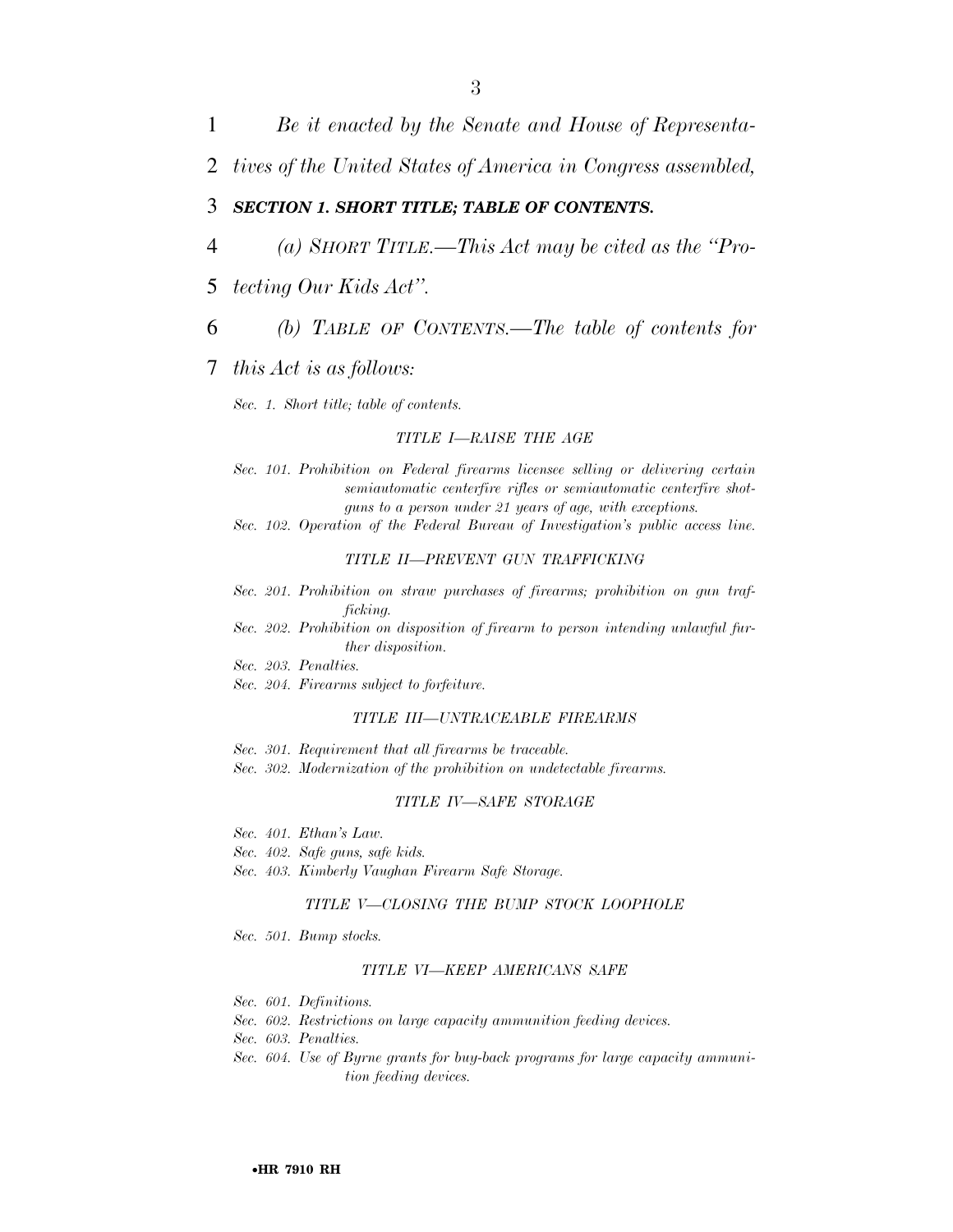#### *TITLE VII—MISCELLANEOUS*

*Sec. 701. NICS Report.* 

| 1  | TITLE I—RAISE THE AGE                                    |
|----|----------------------------------------------------------|
| 2  | SEC. 101. PROHIBITION ON FEDERAL FIREARMS LICENSEE       |
| 3  | SELLING OR DELIVERING CERTAIN SEMI-                      |
| 4  | <b>AUTOMATIC CENTERFIRE RIFLES OR SEMI-</b>              |
| 5  | AUTOMATIC CENTERFIRE SHOTGUNS TO A                       |
| 6  | PERSON UNDER 21 YEARS OF AGE, WITH EX-                   |
| 7  | <b>CEPTIONS.</b>                                         |
| 8  | (a) IN GENERAL.—Section $922(b)(1)$ of title 18,         |
| 9  | United States Code, is amended to read as follows:       |
| 10 | " $(1)(A)$ any firearm or ammunition to any indi-        |
| 11 | vidual who the licensee knows or has reasonable cause    |
| 12 | to believe has not attained 18 years of age;             |
| 13 | $\lq\lq(B)$ any semiautomatic centerfire rifle or semi-  |
| 14 | automatic centerfire shotgun that has, or has the ca-    |
| 15 | pacity to accept, an ammunition feeding device with      |
| 16 | a capacity exceeding 5 rounds, to any individual who     |
| 17 | the licensee knows or has reasonable cause to believe    |
| 18 | has not attained 21 years of age and is not a quali-     |
| 19 | fied individual; or                                      |
| 20 | $\lq\lq C$ ) if the firearm or ammunition is not a semi- |
| 21 | automatic centerfire rifle or semiautomatic centerfire   |
| 22 | shotgun described in subparagraph $(B)$ and is other     |
| 23 | than a shotgun or rifle, or ammunition for a shotgun     |
| 24 | or rifle, to any individual who the licensee knows or    |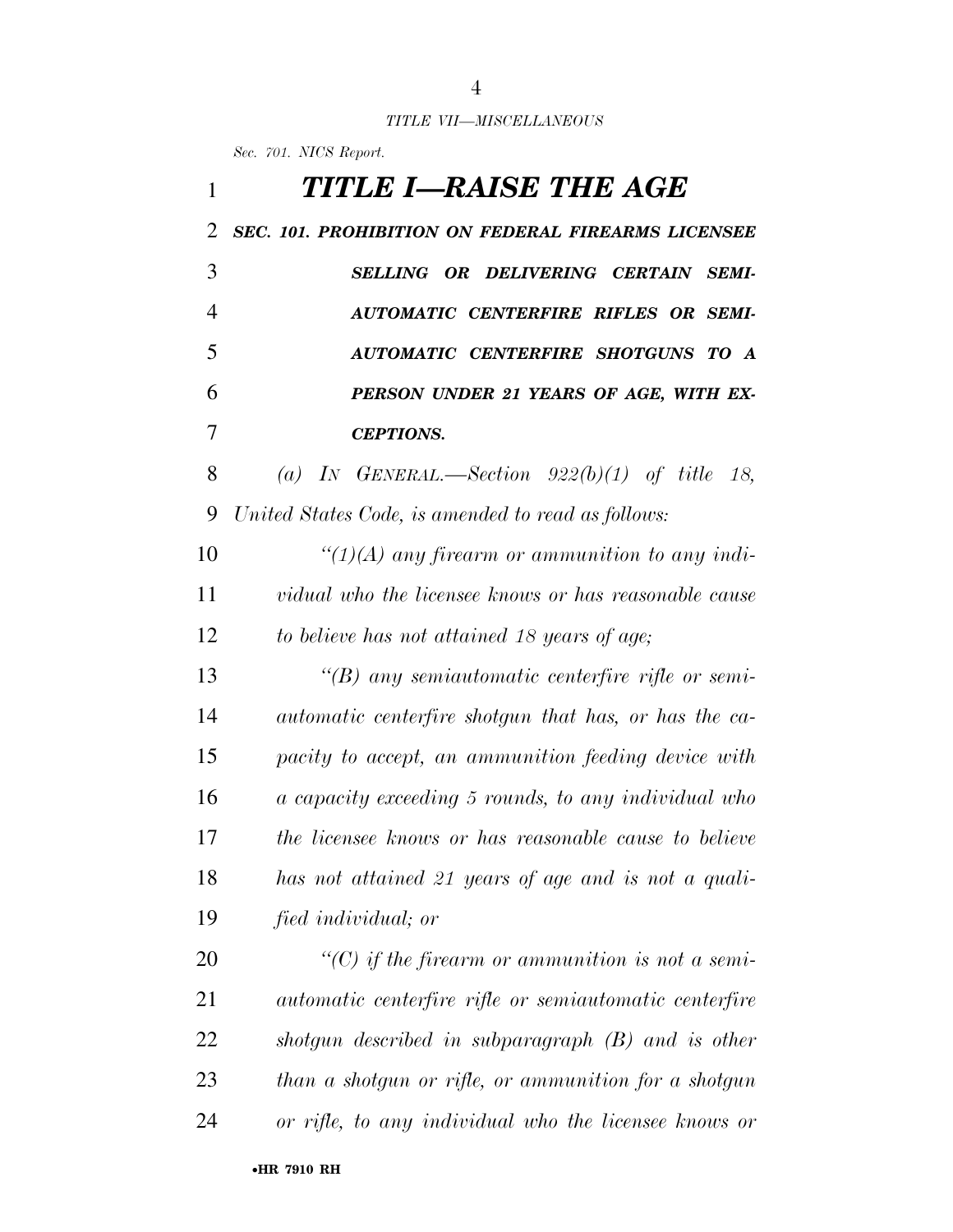*has reasonable cause to believe has not attained 21 years of age;''.* 

 *(b) CONFORMING AMENDMENT.—Section 922(c)(1) of such title is amended by striking ''in the case of any fire- arm'' and all that follows through ''eighteen years or more of age'' and inserting ''(1) in the case of a semiautomatic centerfire rifle or semiautomatic centerfire shotgun that has, or has the capacity to accept, an ammunition feeding device with a capacity exceeding 5 rounds, I am at least 21 years of age or a qualified individual (as defined in section 921(a)(30) of title 18, United States Code), (2) in the case of a firearm other than a shotgun, a rifle, or such a semi- automatic centerfire rifle or semiautomatic centerfire shot- gun, I am at least 21 years of age, or (3) in the case of any other shotgun or rifle, I am at least 18 years of age''. (c) QUALIFIED INDIVIDUAL DEFINED.—Section 921(a) of such title is amended by inserting after paragraph (29) the following:* 

*''(30) The term 'qualified individual' means—* 

 *''(A) a member of the Armed Forces on active duty; and* 

 *''(B) a full-time employee of the United States, a State, or a political subdivision of a State who in the course of his or her official duties is authorized to carry a firearm.*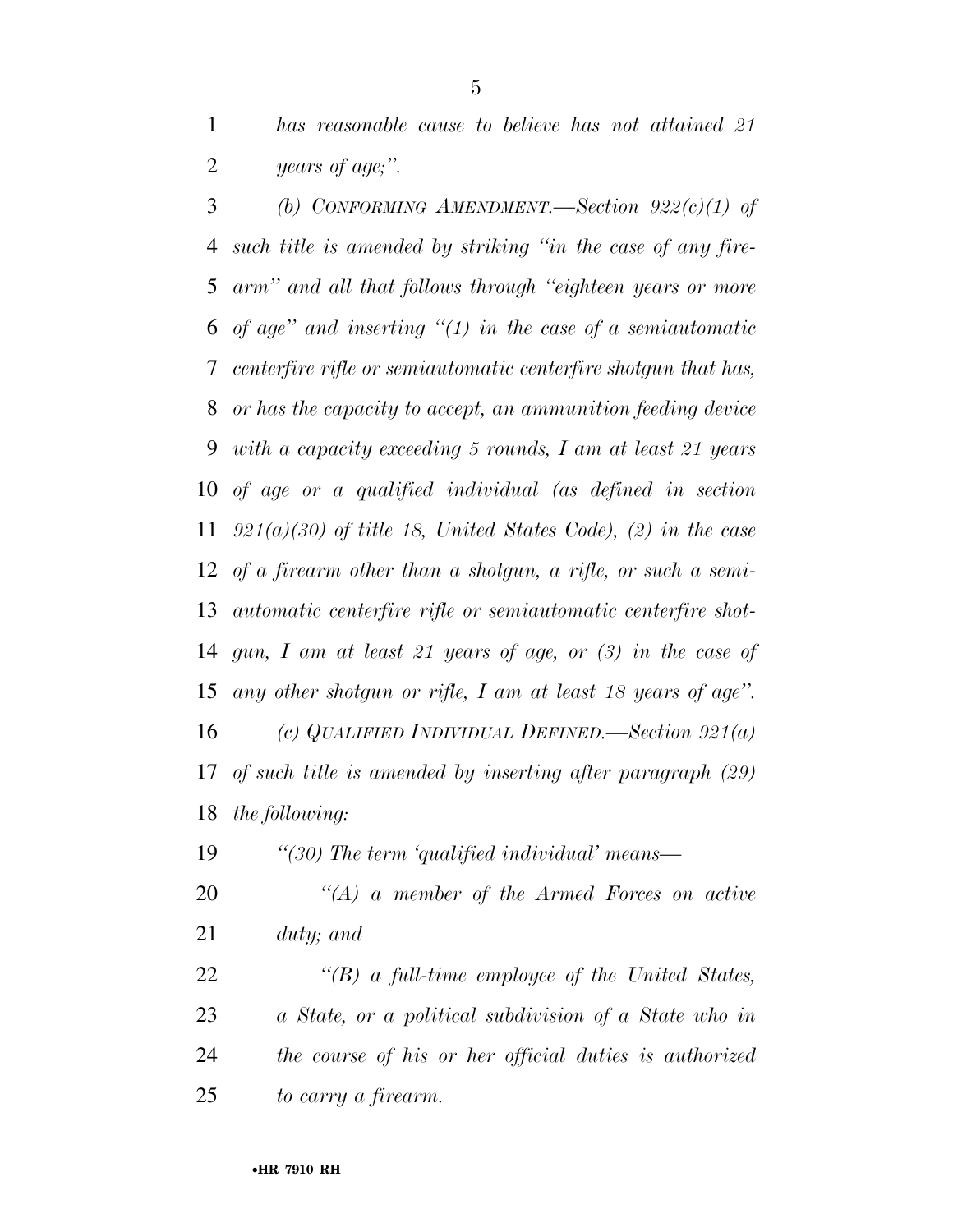*''(31) The term 'ammunition feeding device' means a magazine, belt, drum, feed strip, or similar device, but does not include an attached tubular device which is only capa-ble of operating with .22 caliber rimfire ammunition.''.* 

### *SEC. 102. OPERATION OF THE FEDERAL BUREAU OF INVES-TIGATION'S PUBLIC ACCESS LINE.*

 *(a) REPORT.—Not later than 90 days after the date of the enactment of this Act, the Director of the Federal Bureau of Investigation (in this section referred to as the ''FBI'') shall submit to the Committee on the Judiciary of the Senate and the Committee on the Judiciary of the House of Representatives a report regarding operation of the FBI's public access line.* 

 *(b) MATTERS INCLUDED.—The report required by sub-section (a) shall, at a minimum, include the following:* 

 *(1) A description of the protocols and procedures in effect with respect to information-sharing between the public access line and the field offices of the FBI. (2) Recommendations for improving the proto- cols and procedures to improve the information-shar-ing.*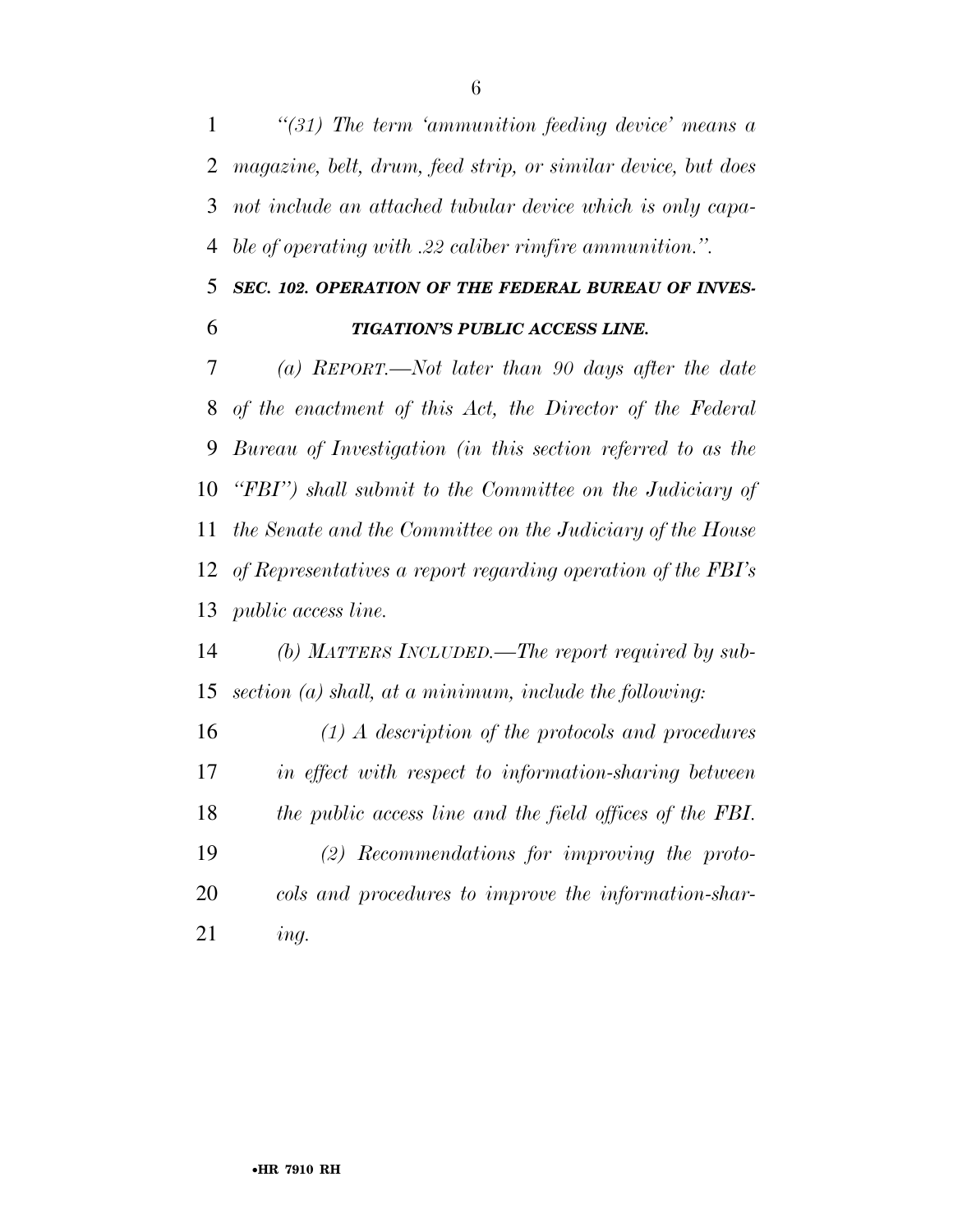# *TITLE II—PREVENT GUN TRAFFICKING*

 *SEC. 201. PROHIBITION ON STRAW PURCHASES OF FIRE-ARMS; PROHIBITION ON GUN TRAFFICKING.* 

 *(a) IN GENERAL.—Chapter 44 of title 18, United States Code, is amended—* 

 *(1) in section 921(a), by adding at the end the following:* 

 *''(37) The term 'family members' means spouses, do- mestic partners, parents and their children, including step- parents and their step-children, siblings, aunts or uncles and their nieces or nephews, or grandparents and their grandchildren.''; and* 

*(2) by adding at the end the following:* 

#### *''§ 932. Gun trafficking*

 *''(a) It shall be unlawful for any person (other than a licensee under this chapter), in or otherwise affecting interstate or foreign commerce, to knowingly purchase or acquire, or attempt to purchase or acquire, a firearm for the possession of a third party.* 

 *''(b) It shall be unlawful for any person (other than a licensee under this chapter), in or otherwise affecting interstate or foreign commerce, to hire, solicit, command, induce, or otherwise endeavor to persuade another person to purchase, or attempt to purchase, any firearm for the*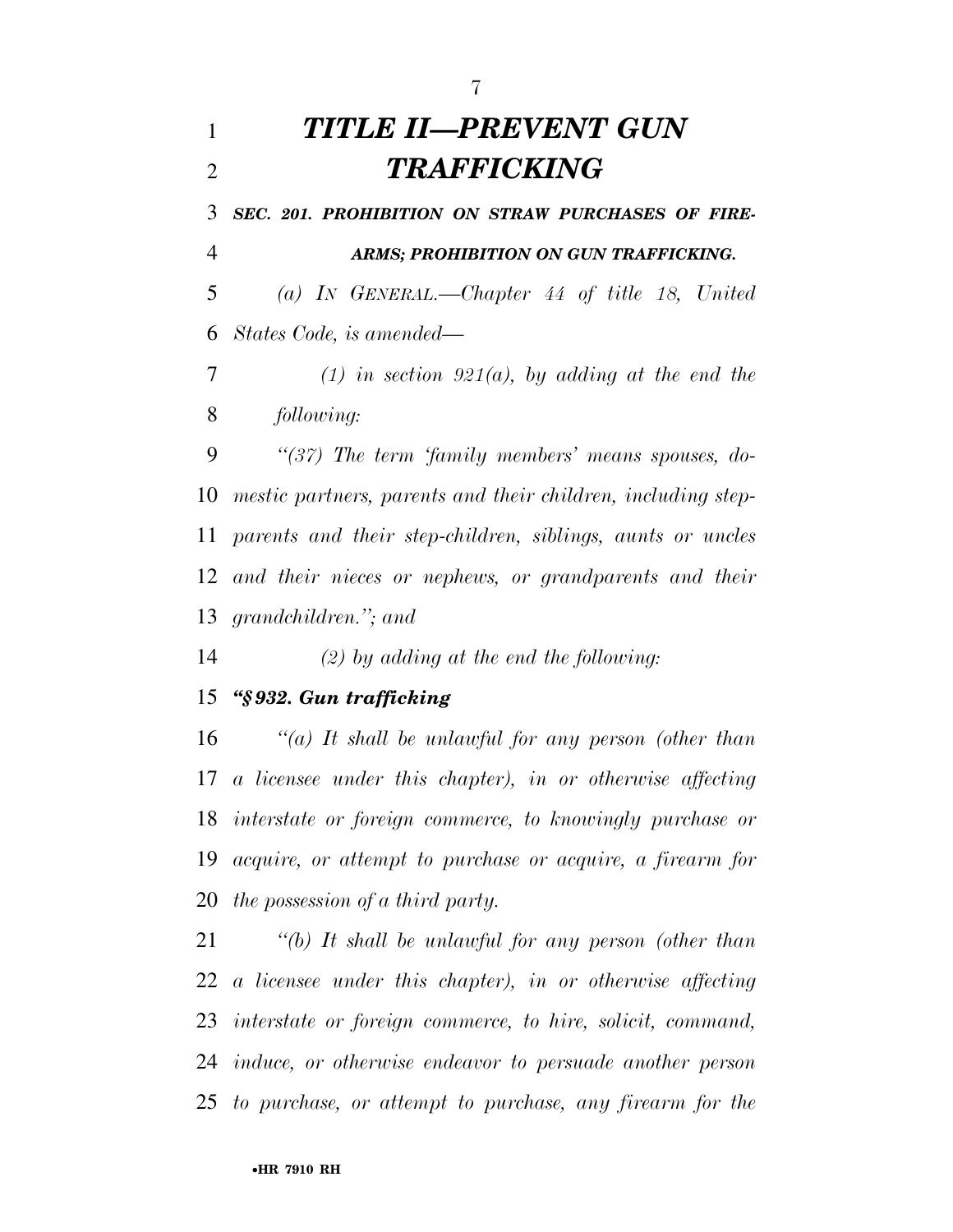*purpose of obtaining the firearm for the person or selling or transferring the firearm to a third party.* 

 *''(c) The Attorney General shall ensure that the fire- arm transaction record form required to be completed in connection with a firearm transaction includes a statement outlining the penalties that may be imposed for violating subsection (a).* 

 *''(d) This section shall not apply to any firearm, if the purchaser or person acquiring the firearm has no reason to believe that the recipient of the firearm will use or in- tends to use the firearm in a crime or is prohibited from purchasing or possessing firearms under State or Federal law and the firearm—* 

 *''(1) is purchased or acquired by any person, or that any person attempts to purchase or acquire, as a bona fide gift between family members; or* 

 *''(2) is purchased or acquired by an agent of a lawful business, or that an agent of a lawful business attempts to purchase or acquire, for the purpose of transferring to another agent of the business, for law-ful use in the business.''.* 

 *(b) FORFEITURE.—Section 982(a)(5) of such title is amended—* 

 *(1) in subparagraph (D), by striking ''or'' at the end; and*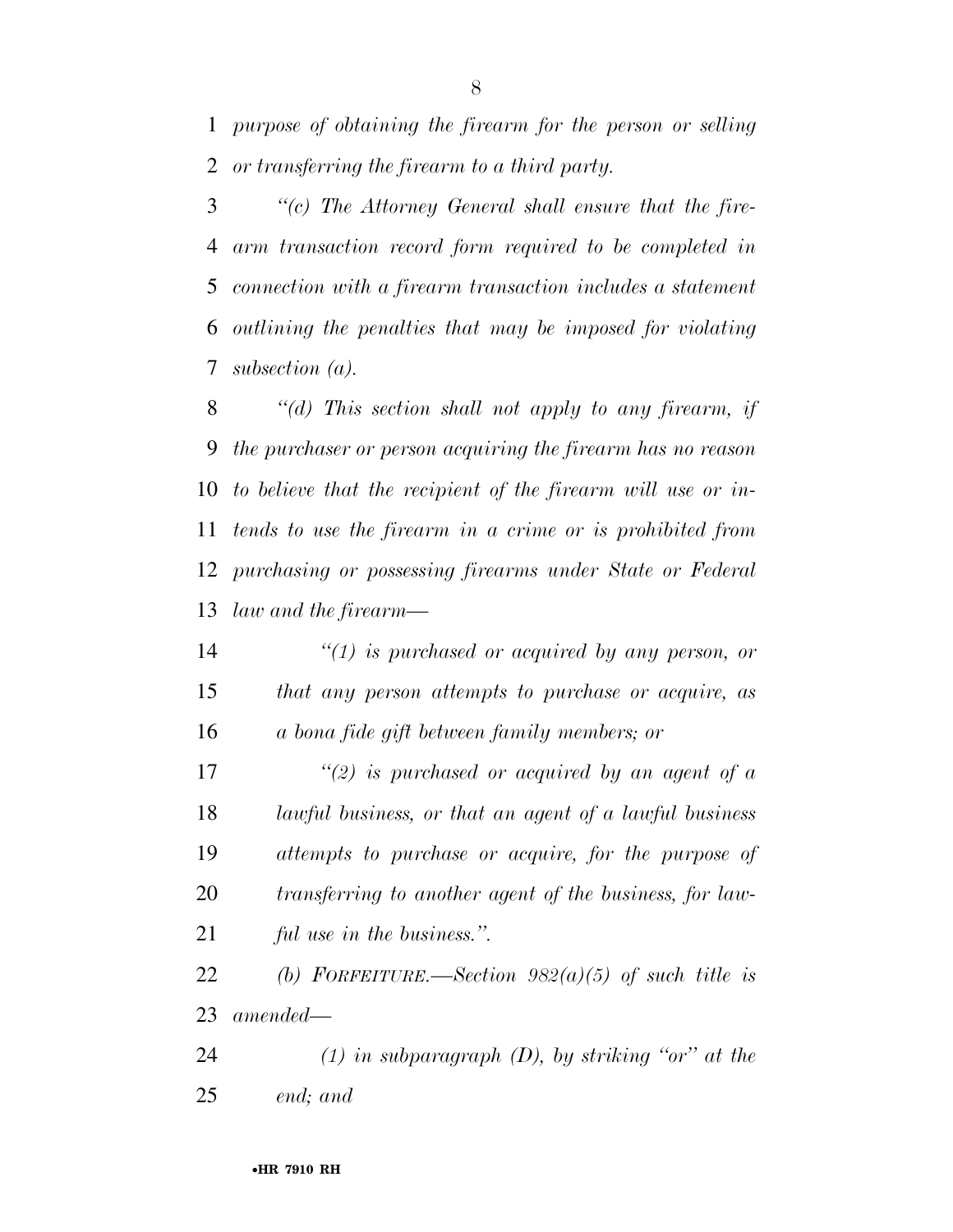| $\mathbf{1}$   | (2) by inserting after subparagraph $(E)$ the fol-             |
|----------------|----------------------------------------------------------------|
| $\overline{2}$ | lowing:                                                        |
| 3              | $\lq (F)$ section 922(a)(1)(A) (related to unlicensed          |
| $\overline{4}$ | <i>firearms sales)</i> ;                                       |
| 5              | $\lq\lq G)$ section 922(d) (relating to illegal gun            |
| 6              | <i>transfers</i> ); or                                         |
| 7              | "(H) section 932 (relating to gun trafficking),".              |
| 8              | (c) MONEY LAUNDERING AMENDMENT.—Section                        |
| 9              | $1956(c)(7)(D)$ of such title is amended by striking "section" |
| 10             | $924(n)$ " and inserting "section $922(a)(1)(A)$ , $922(d)$ ,  |
| 11             | $924(n)$ , or $932$ ".                                         |
| 12             | (d) CLERICAL AMENDMENT.—The table of sections for              |
| 13             | such chapter is amended by adding at the end the following:    |
|                | "932. Gun trafficking.".                                       |
| 14             | SEC. 202. PROHIBITION ON DISPOSITION OF FIREARM TO             |
| 15             | PERSON INTENDING UNLAWFUL<br><i>FURTHER</i>                    |
| 16             | <b>DISPOSITION.</b>                                            |
| 17             | Section 922(d) of title 18, United States Code, is             |
| 18             | amended in the 1st sentence—                                   |
| 19             | $(1)$ in paragraph $(8)$ , by striking "or" at the             |
| 20             | end;                                                           |
| 21             | $(2)$ in paragraph $(9)$ , by striking the period at           |
| 22             | the end and inserting "; or"; and                              |
| 23             | $(3)$ by inserting after and below paragraph $(9)$             |
| 24             | <i>the following:</i>                                          |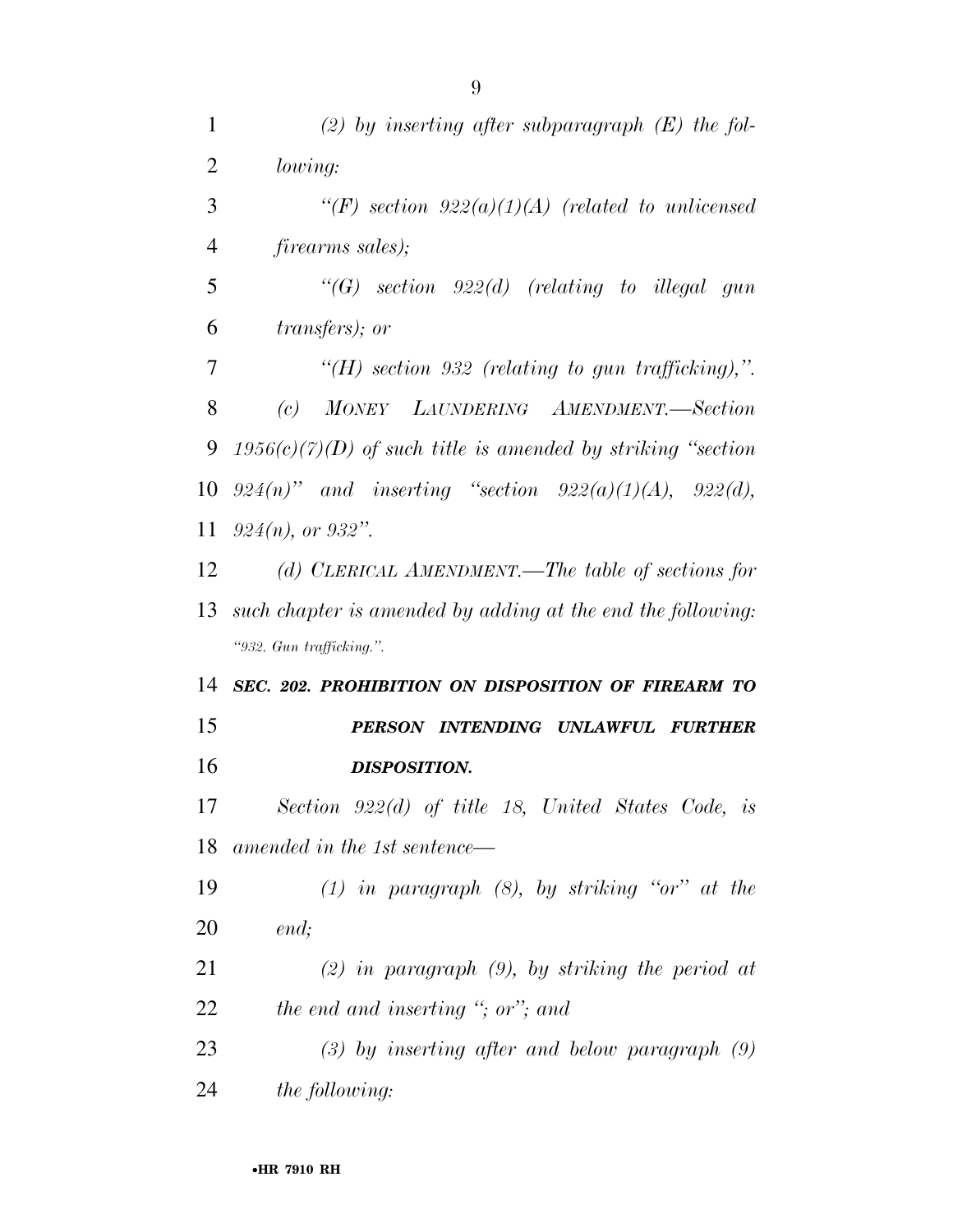*''(10) intends to sell or otherwise dispose of the firearm or ammunition in violation of a Federal law, or to sell or otherwise dispose of the firearm or am- munition to a person in another State in violation of a law of that State.''.* 

#### *SEC. 203. PENALTIES.*

 *Section 924(a) of title 18, United States Code, is amended by adding at the end the following:* 

 *''(8) Whoever knowingly violates section 922(a)(1)(A) or 932 shall be fined under this title, imprisoned not more than 10 years, or both.''.* 

#### *SEC. 204. FIREARMS SUBJECT TO FORFEITURE.*

 *Section 924(d) of title 18, United States Code, is amended—* 

 *(1) in paragraph (1), by inserting ''or 932'' after ''section 924''; and* 

*(2) in paragraph (3)—* 

*(A) in subparagraph (E), by striking ''and''* 

*at the end;* 

 *(B) in subparagraph (F), by striking the period at the end and inserting ''; and''; and (C) by adding at the end the following:* 

*''(G) any offense under section 932.''.*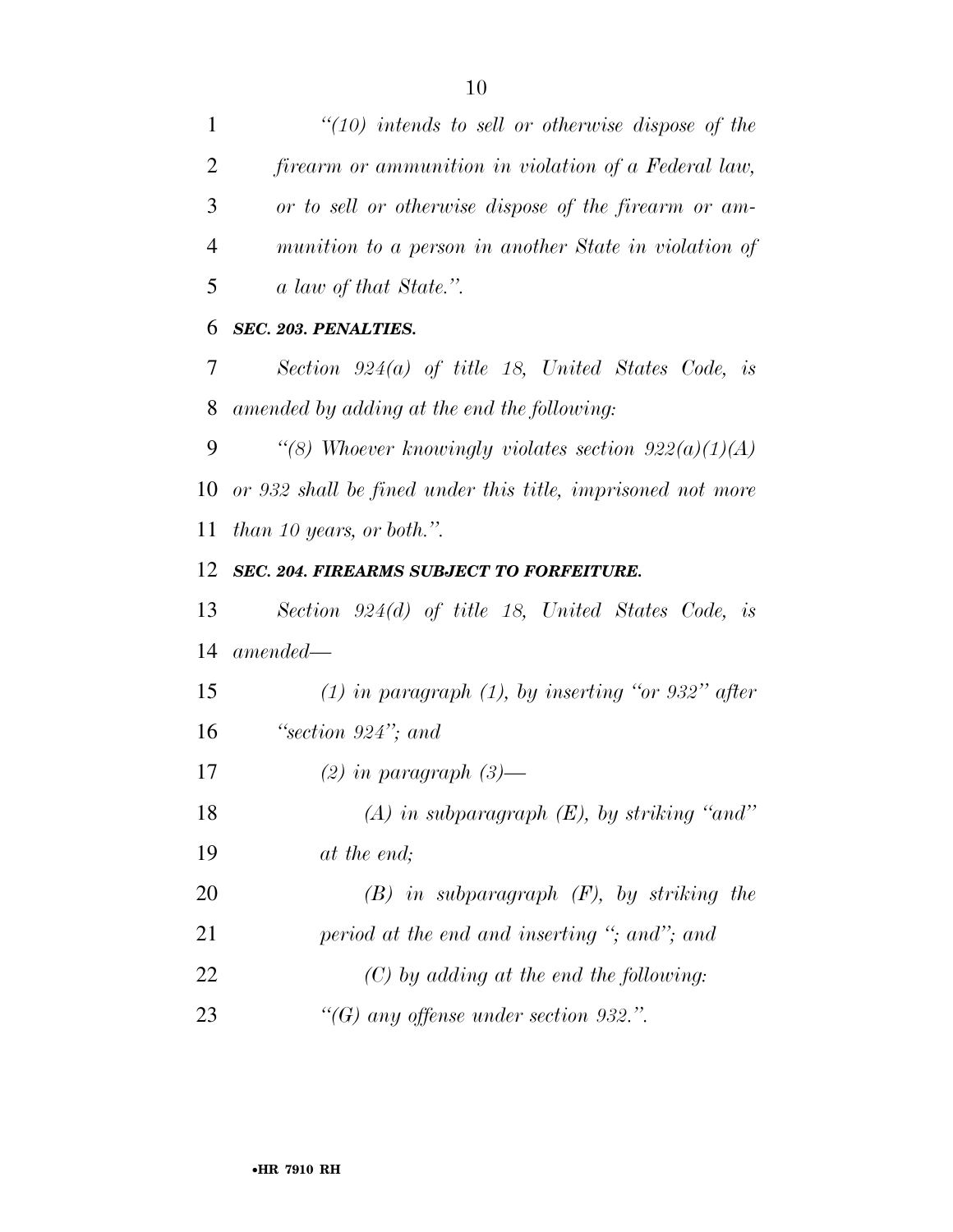# *TITLE III—UNTRACEABLE FIREARMS*

 *SEC. 301. REQUIREMENT THAT ALL FIREARMS BE TRACE-ABLE.* 

 *(a) DEFINITIONS.—Section 921(a) of title 18, United States Code, as amended by this Act, is further amended— (1) in paragraph (10), by adding at the end the following: ''The term 'manufacturing firearms' shall include assembling a functional firearm or molding, machining, or 3D printing a frame or receiver, and shall not include making or fitting special barrels, stocks, or trigger mechanisms to firearms.''; and* 

*(2) by adding at the end the following:* 

*''(38) The term 'ghost gun'—* 

 *''(A) means a firearm, including a frame or re- ceiver, that lacks a unique serial number engraved or cast on the frame or receiver by a licensed manufac- turer or importer in accordance with this chapter; and* 

*''(B) does not include—* 

 *''(i) a firearm that has been rendered per-manently inoperable;* 

 *''(ii) a firearm that, not later than 30 months after the date of enactment of this para-graph, has been identified by means of a unique*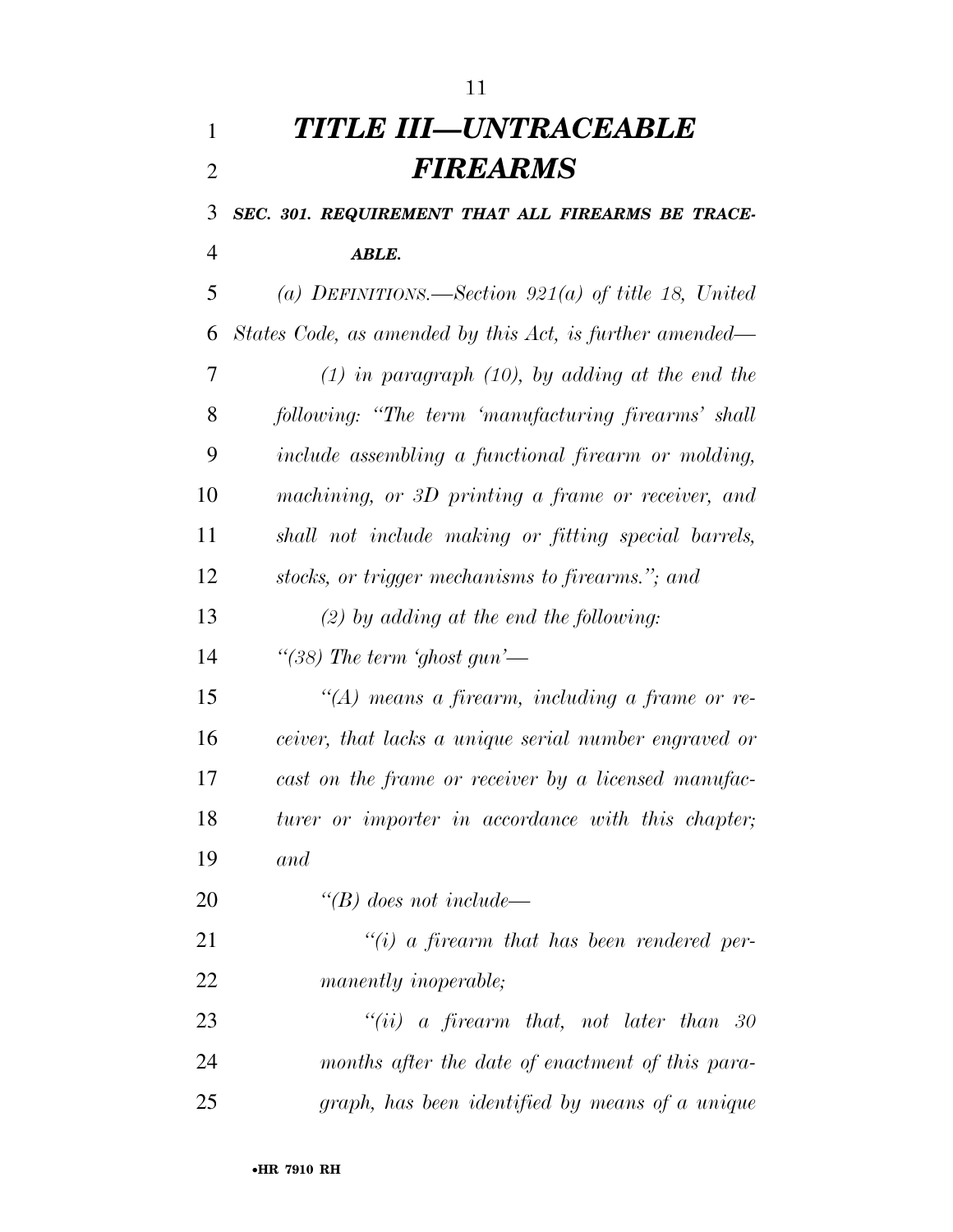| $\mathbf{1}$   | serial number, assigned by a State agency, en-              |
|----------------|-------------------------------------------------------------|
| $\overline{2}$ | graved or cast on the receiver or frame of the              |
| 3              | firearm in accordance with State law;                       |
| $\overline{4}$ | "(iii) a firearm manufactured or imported                   |
| 5              | before December 16, 1968; or                                |
| 6              | $``(iv)$ a firearm identified as provided for               |
| 7              | under section 5842 of the Internal Revenue Code             |
| 8              | of 1986.                                                    |
| 9              | "(39) The term 'fire control component'—                    |
| 10             | $\lq (A)$ means a component necessary for the fire-         |
| 11             | arm to initiate or complete the firing sequence; and        |
| 12             | $\lq\lq(B)$ includes a hammer, bolt or breechblock, cyl-    |
| 13             | inder, trigger mechanism, firing pin, striker, and          |
| 14             | slide rails.                                                |
| 15             | "(40)(A) The term 'frame or receiver'—                      |
| 16             | "(i) means a part of a weapon that provides or              |
| 17             | is intended to provide the housing or structure to hold     |
| 18             | or integrate 1 or more fire control components, even        |
| 19             | <i>if pins or other attachments are required to connect</i> |
| 20             | <i>those components to the housing or structure;</i>        |
| 21             | $``(ii)$ includes a frame or receiver, blank, casting,      |
| 22             | or machined body, that requires modification, includ-       |
| 23             | ing machining, drilling, filing or molding, to be used      |
| 24             | as part of a functional firearm, and which is de-           |
| 25             | signed and intended to be used in the assembly of $a$       |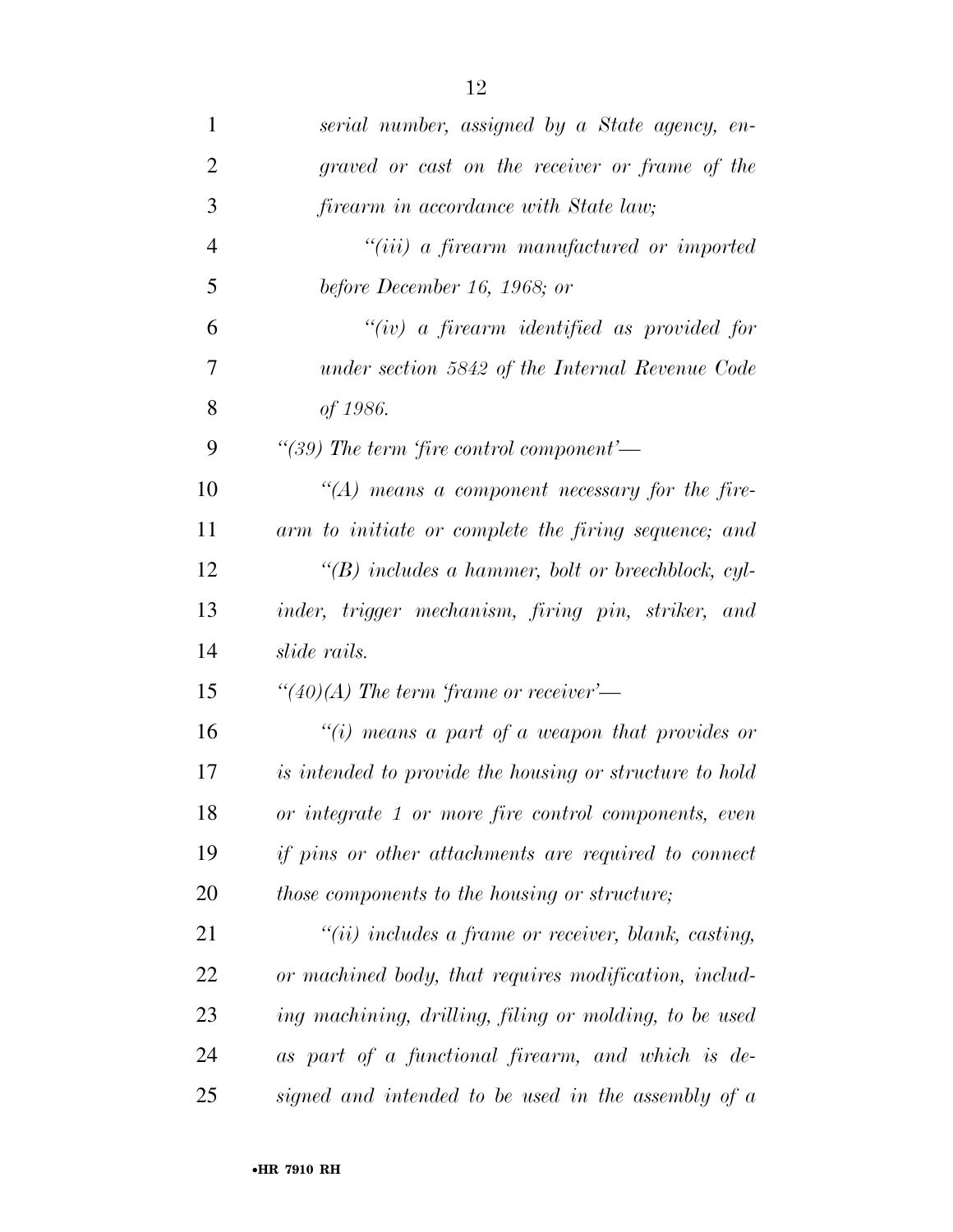| $\mathbf{1}$   | functional firearm, unless the piece of material has            |
|----------------|-----------------------------------------------------------------|
| $\overline{2}$ | $had-$                                                          |
| 3              | $\lq (I)$ its size or external shape altered solely             |
| $\overline{4}$ | to facilitate transportation or storage; or                     |
| 5              | $``(II)$ solely its chemical composition al-                    |
| 6              | tered.                                                          |
| 7              | "(B) For purposes of subparagraph $(A)(i)$ , if a weapon        |
| 8              | with more than 1 part that provides the housing or a struc-     |
| 9              | ture designed to hold or integrate 1 or more fire control       |
| 10             | or essential components, each such part shall be considered     |
| 11             | a frame or receiver, unless the Attorney General has pro-       |
| 12             | vided otherwise by regulation or other formal determination     |
| 13             | with respect to the specific make and model of weapon on        |
| 14             | or before January 1, 2023.".                                    |
| 15             | (b) PROHIBITION; REQUIREMENTS.—Section 922 of                   |
| 16             | title 18, United States Code, is amended by adding at the       |
| 17             | end the following:                                              |
|                | 18 $\qquad (aa)(1)(A)$ Except as provided in subparagraph (B),  |
|                | 19 it shall be unlawful for any person to manufacture, sell,    |
|                | 20 offer to sell, transfer, purchase, or receive a ghost gun in |
| 21             | or affecting interstate or foreign commerce.                    |
| 22             | "(B) Subparagraph (A) shall not apply to-                       |
| 23             | $\lq\lq(i)$ the manufacture of a firearm by a licensed          |
|                |                                                                 |

*manufacturer if the licensed manufacturer complies*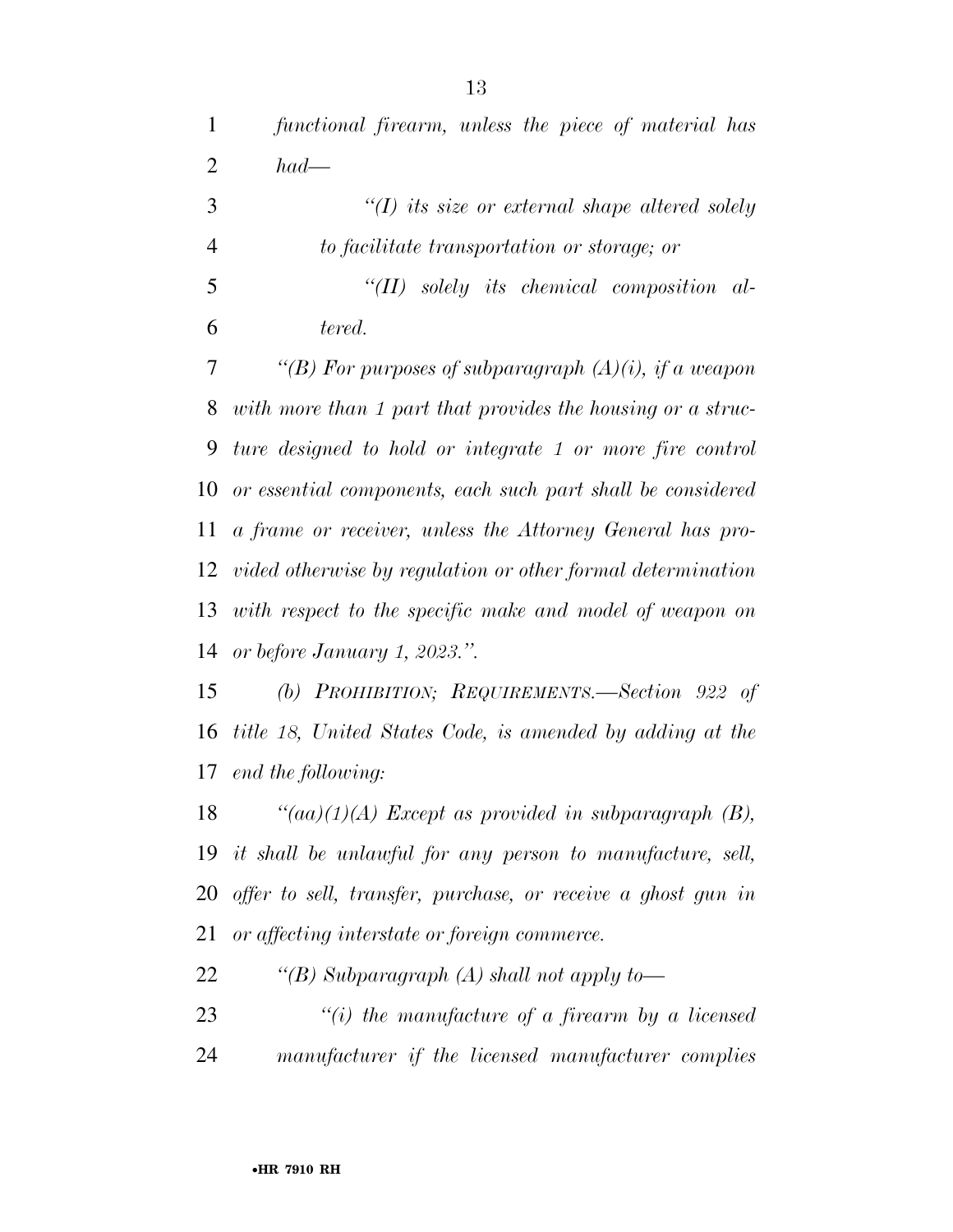| $\mathbf{1}$   | with section $923(i)$ before selling or transferring the       |
|----------------|----------------------------------------------------------------|
| $\overline{2}$ | <i>firearm to another person;</i>                              |
| 3              | $``(ii)$ the offer to sell, sale, or transfer of a fire-       |
| $\overline{4}$ | arm to, or purchase or receipt of a firearm by, a li-          |
| 5              | censed manufacturer or importer before the date that           |
| 6              | is 30 months after the date of enactment of this sub-          |
| 7              | section; or                                                    |
| 8              | $``(iii)$ transactions between licensed manufactur-            |
| 9              | ers and importers on any date.                                 |
| 10             | "(2) It shall be unlawful for a person other than $a$          |
| 11             | licensed manufacturer or importer to engrave or cast a se-     |
| 12             | rial number on a firearm in or affecting interstate or for-    |
| 13             | eign commerce unless specifically authorized by the Attor-     |
| 14             | ney General.                                                   |
| 15             | "(3) Beginning on the date that is 30 months after             |
| 16             | the date of enactment of this subsection, it shall be unlawful |
|                | 17 for any person other than a licensed manufacturer or im-    |

 *porter to knowingly possess a ghost gun in or affecting interstate or foreign commerce.* 

 *''(4) Beginning on the date that is 30 months after the date of enactment of this subsection, it shall be unlawful for any person other than a licensed manufacturer or im- porter to possess a ghost gun in or affecting interstate or foreign commerce with the intent to sell or transfer the ghost*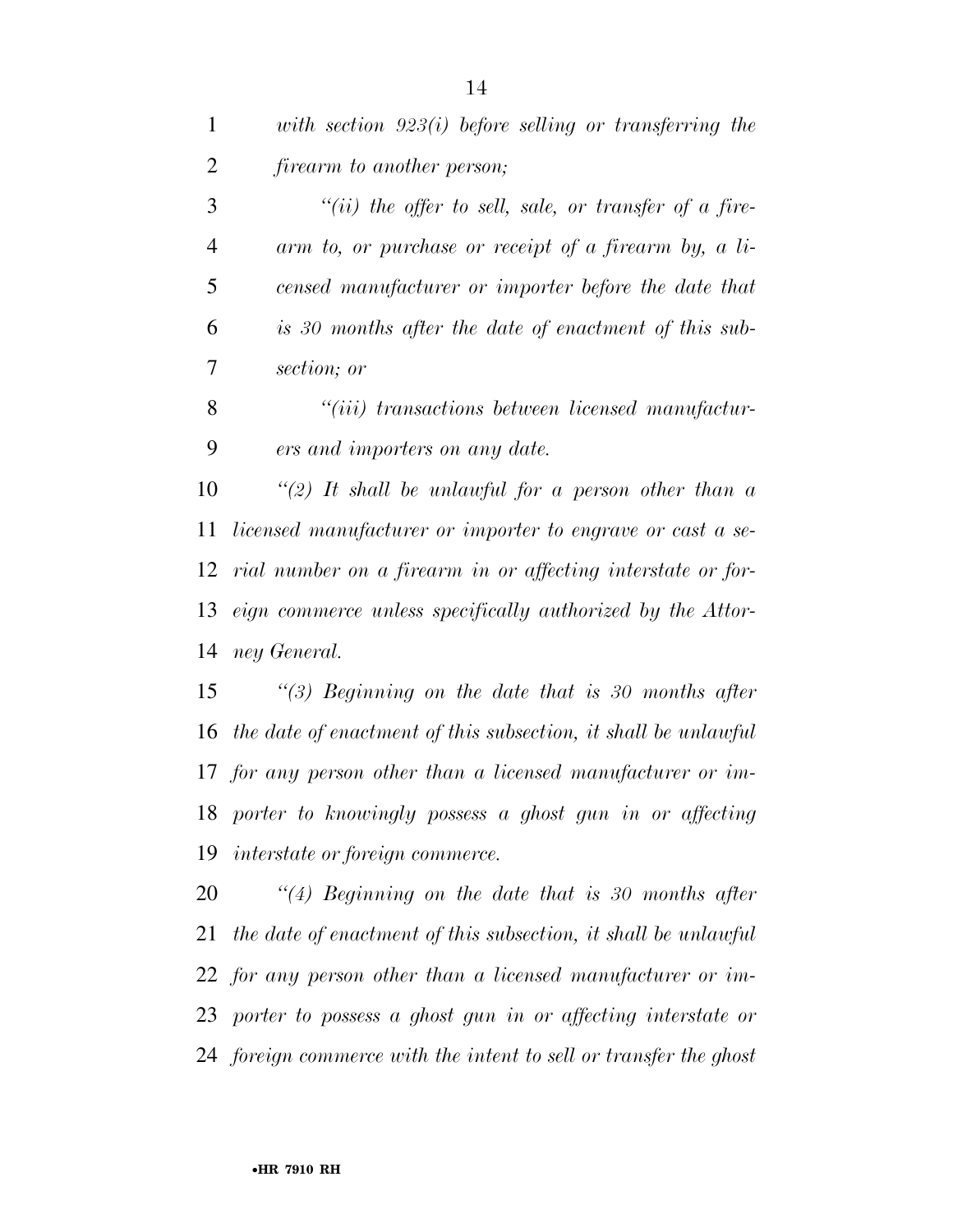*gun with or without further manufacturing or to manufac-ture a firearm with the ghost gun.* 

 *''(5)(A) It shall be unlawful for any person to sell, offer to sell, or transfer, in or affecting interstate or foreign com- merce, to any person other than a licensed manufacturer a machine that has the sole or primary function of manu-facturing firearms.* 

 *''(B) Except as provided in subparagraph (A), begin- ning on the date that is 180 days after the date of enactment of this subsection, it shall be unlawful for any person other than a licensed manufacturer to possess, purchase, or re- ceive, in or affecting interstate or foreign commerce, a ma- chine that has the sole or primary function of manufac-turing firearms.* 

 *''(C) Subparagraph (B) shall not apply to a person who is engaged in the business of selling manufacturing equipment to a licensed manufacturer who possesses a ma- chine with the intent to sell or transfer the machine to a licensed manufacturer.''.* 

*(c) REQUIREMENTS.—* 

 *(1) REMOVAL OF SERIAL NUMBERS.—Section 922(k) of title 18, United States Code, is amended— (A) by striking ''importer's or manufactur-er's'' each place it appears; and*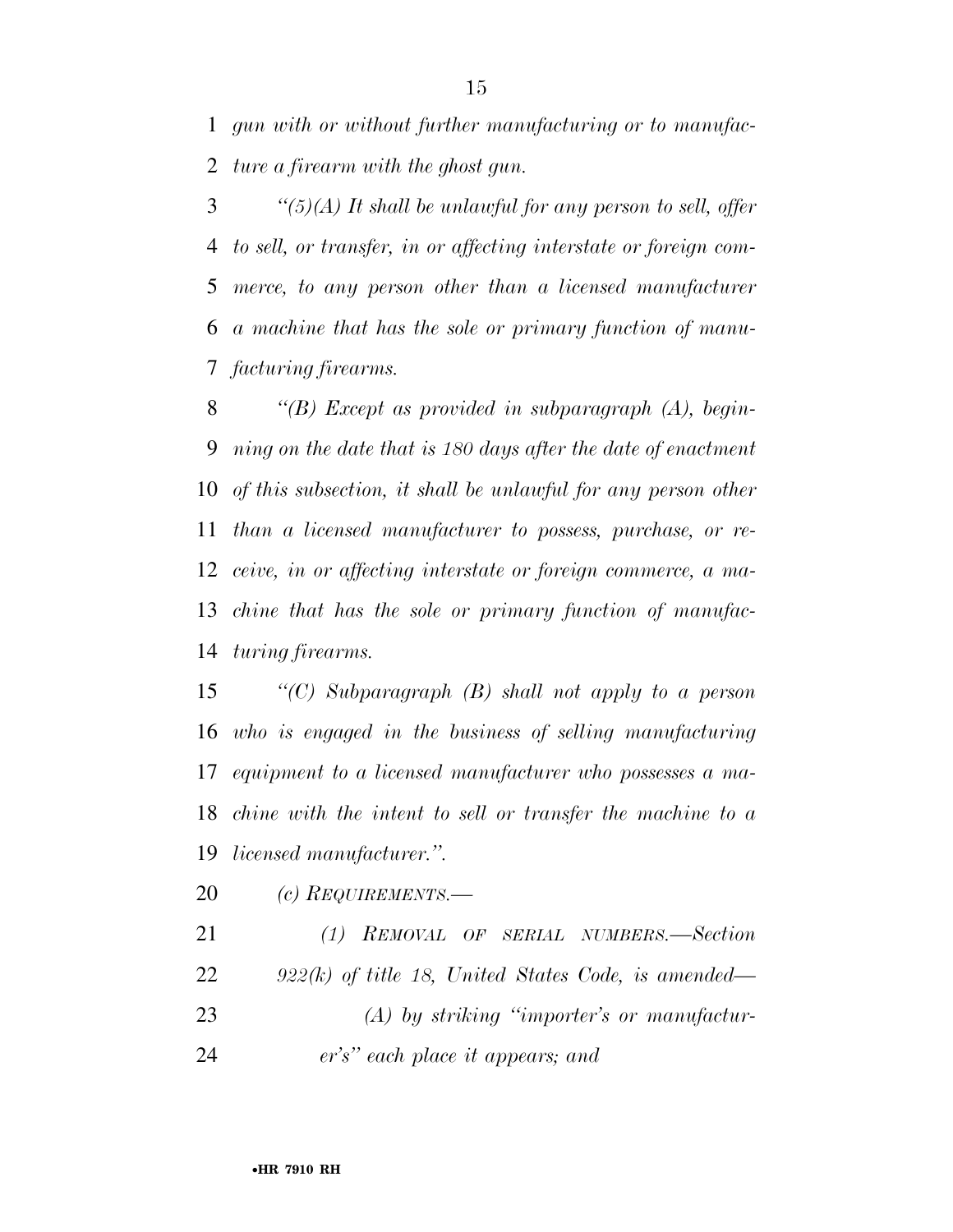| $\mathbf{1}$   | $(B)$ by inserting "authorized by this chapter"           |
|----------------|-----------------------------------------------------------|
| $\overline{2}$ | or under State law" before "removed" each place           |
| 3              | <i>it appears.</i>                                        |
| $\overline{4}$ | (2) LICENSED IMPORTERS AND<br>MANUFACTUR-                 |
| 5              | $ERS.$ Section 923(i) of title 18, United States Code,    |
| 6              | is amended—                                               |
| 7              | (A) by inserting " $(1)(A)$ " before "Licensed";          |
| 8              | and                                                       |
| 9              | $(B)$ by adding at the end the following:                 |
| 10             | "The serial number shall be engraved or cast on           |
| 11             | the frame or receiver in a manner sufficient to           |
| 12             | <i>identify</i> the firearm and the manufacturer or       |
| 13             | importer that put the serial number on the fire-          |
| 14             | arm.                                                      |
| 15             | "(2)(A) Not later than 180 days after the date of enact-  |
| 16             | ment of this paragraph, the Attorney General shall pre-   |
| 17             | scribe regulations for engraving a unique serial number   |
| 18             | onto a ghost gun.                                         |
| 19             | $\lq\lq(B)$ The regulations prescribed under subparagraph |
| 20             | $(A)$ shall—                                              |
| 21             | $``(i)$ allow an owner of a firearm described in          |
| 22             | subparagraph $(A)$ to have a unique serial number en-     |
| 23             | graved on the firearm by a licensed manufacturer or       |
| 24             | <i>importer</i> ; and                                     |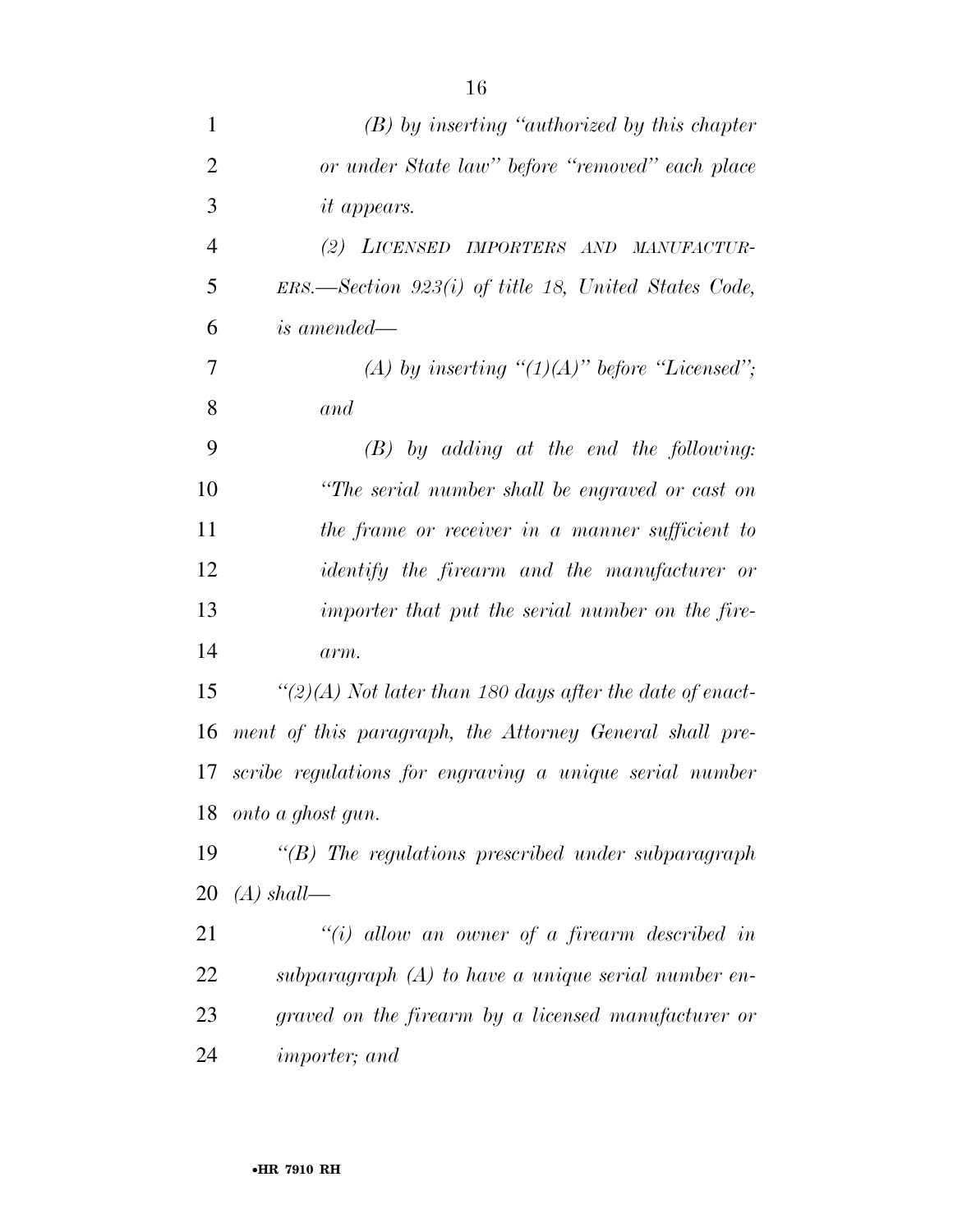| $\mathbf{1}$   | "(ii) require that a serial number be engraved on          |
|----------------|------------------------------------------------------------|
| $\overline{2}$ | the frame or receiver in a manner sufficient to iden-      |
| 3              | tify the firearm and the licensed manufacturer or im-      |
| $\overline{4}$ | porter that put the serial number on the firearm.          |
| 5              | $\lq$ (C) The regulations authorized under this paragraph  |
| 6              | shall expire on the date that is 30 months after the date  |
| 7              | of enactment of this paragraph.".                          |
| 8              | (d) PENALTIES.—Section 924 of title 18, United States      |
| 9              | Code, is amended—                                          |
| 10             | (1) in subsection (a)(1)(B), by striking "or (q)"          |
| 11             | and inserting "(q), $(aa)(1)$ , $(aa)(2)$ , $(aa)(4)$ , or |
| 12             | $(aa)(5)$ ";                                               |
| 13             | $(2)$ in subsection $(c)$                                  |
| 14             | $(A)$ in paragraph $(1)$ —                                 |
| 15             | $(i)$ in subparagraph $(A)$ , in the matter                |
| 16             | $preceding$ clause $(i)$ , by inserting "func-             |
| 17             | tional" before "firearm" each place it ap-                 |
| 18             | pears;                                                     |
| 19             | (ii) in subparagraph $(B)$ , in the mat-                   |
| 20             | ter preceding clause (i), by inserting "func-              |
| 21             | tional" before "firearm"; and                              |
| 22             | (iii) in subparagraph $(D)(ii)$ , by in-                   |
| 23             | serting "functional" before "firearm"; and                 |
| 24             | $(B)$ in paragraph $(4)$ , by striking "all or             |
| 25             | part of the firearm" and all that follows through          |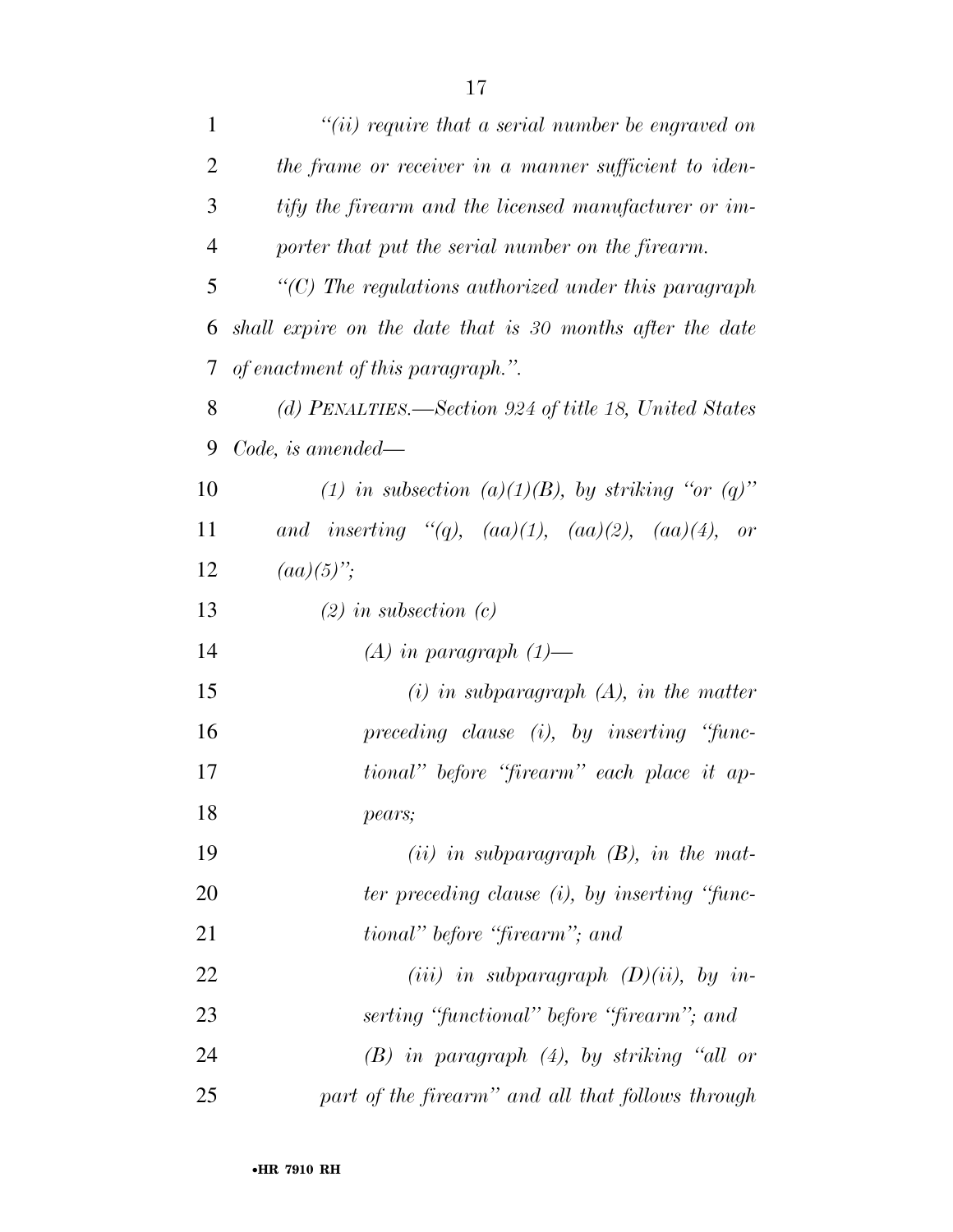| $\mathbf{1}$   | "person." and inserting the following: "all or                      |
|----------------|---------------------------------------------------------------------|
| $\overline{2}$ | part of the functional firearm, or otherwise make                   |
| 3              | the presence of the functional firearm known to                     |
| 4              | another person, in order to intimidate that per-                    |
| 5              | son, regardless of whether the functional firearm                   |
| 6              | <i>is directly visible to that person.</i> ";                       |
| 7              | (3) in subsection (d)(1), by striking "or (k)" and                  |
| 8              | inserting "(k), $(aa)(1)$ , $(aa)(2)$ , $(aa)(4)$ , or $(aa)(5)$ "; |
| 9              | (4) in subsection (e)(1), by inserting "through                     |
| 10             | the possession of a functional firearm" before "and                 |
| 11             | has three"; and                                                     |
| 12             | $(5)$ by adding at the end the following:                           |
| 13             | "(q) A person who violates section $922(aa)(3)$ shall—              |
| 14             | "(1) in the case of the first violation by the per-                 |
| 15             | son, be fined under this title, imprisoned not more                 |
| 16             | than 1 year, or both; or                                            |
| 17             | $\lq(2)$ in the case of any subsequent violation by                 |
| 18             | the person, be fined under this title, imprisoned not               |
| 19             | more than 5 years, or both.".                                       |
| 20             | SEC. 302. MODERNIZATION OF THE PROHIBITION ON                       |
| 21             | <b>UNDETECTABLE FIREARMS.</b>                                       |
| 22             | Section $922(p)$ of title 18, United States Code, is                |
|                | $23$ amended—                                                       |
| 24             | $(1)$ in paragraph $(1)$ —                                          |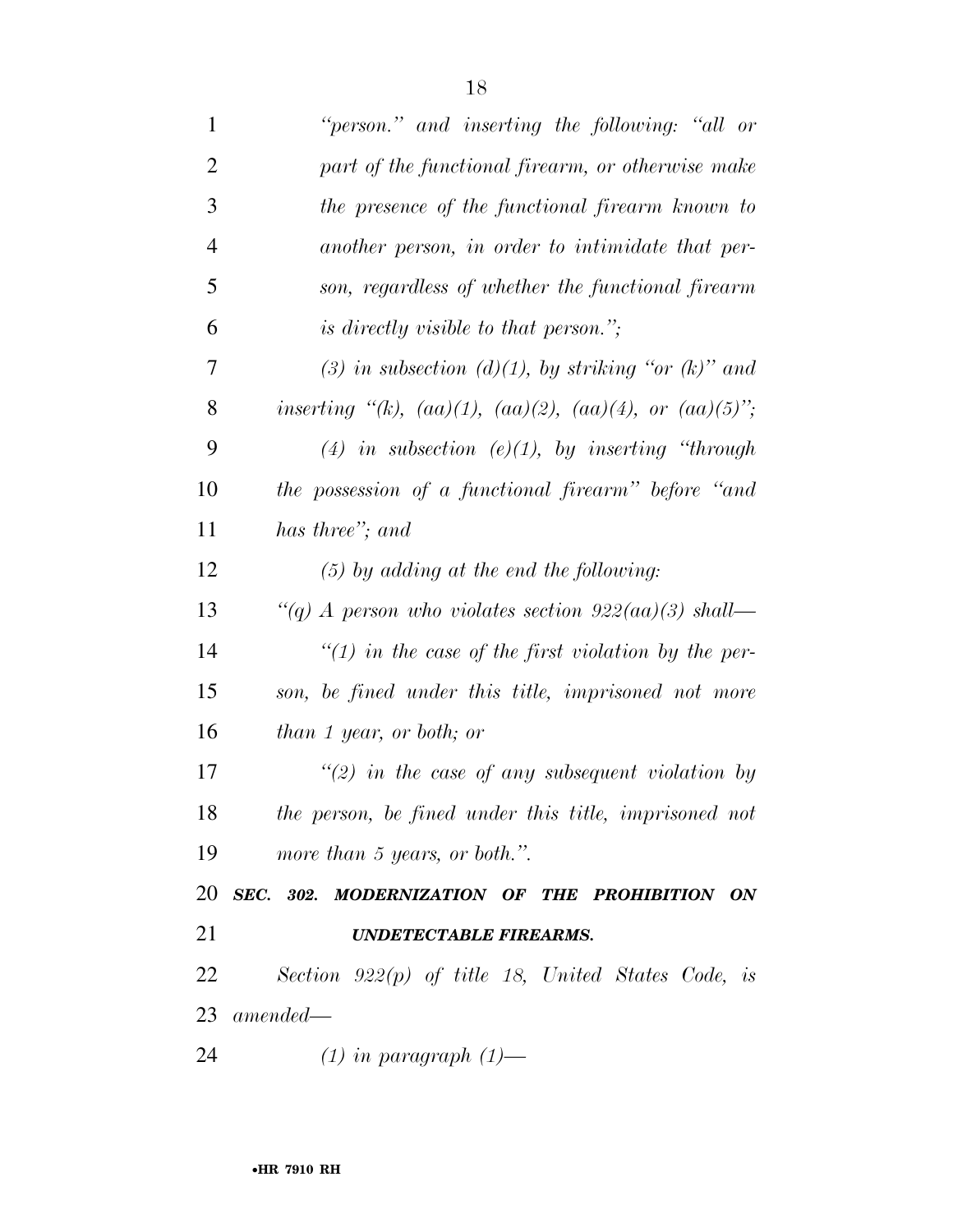| 1              | $(A)$ in the matter preceding subparagraph                  |
|----------------|-------------------------------------------------------------|
| $\overline{2}$ | $(A)$ , by striking "any firearm";                          |
| 3              | $(B)$ by amending subparagraph $(A)$ to read                |
| $\overline{4}$ | as follows:                                                 |
| 5              | "(A) an undetectable firearm; or"; and                      |
| 6              | $(C)$ in subparagraph $(B)$ , by striking "any              |
| 7              | major component of which, when subjected to in-             |
| 8              | spection by the types of x-ray machines com-                |
| 9              | monly used at airports, does not generate" and              |
| 10             | inserting the following: "a major component of a            |
| 11             | firearm which, if subjected to inspection by the            |
| 12             | types of detection devices commonly used at air-            |
| 13             | ports for security screening, would not generate";          |
| 14             | $(2)$ in paragraph $(2)$ —                                  |
| 15             | $(A)$ by amending subparagraph $(A)$ to read                |
| 16             | <i>as follows:</i>                                          |
| 17             | $\lq (A)$ the term 'undetectable firearm' means<br>$\alpha$ |
| 18             | firearm, as defined in section $921(a)(3)(A)$ , of which    |
| 19             | no major component is wholly made of detectable ma-         |
| 20             | $terial;$ ";                                                |
| 21             | $(B)$ by striking subparagraph $(B)$ and in-                |
| 22             | serting the following:                                      |
| 23             | $\lq\lq(B)$ the term 'major component', with respect to     |
| 24             | a firearm—                                                  |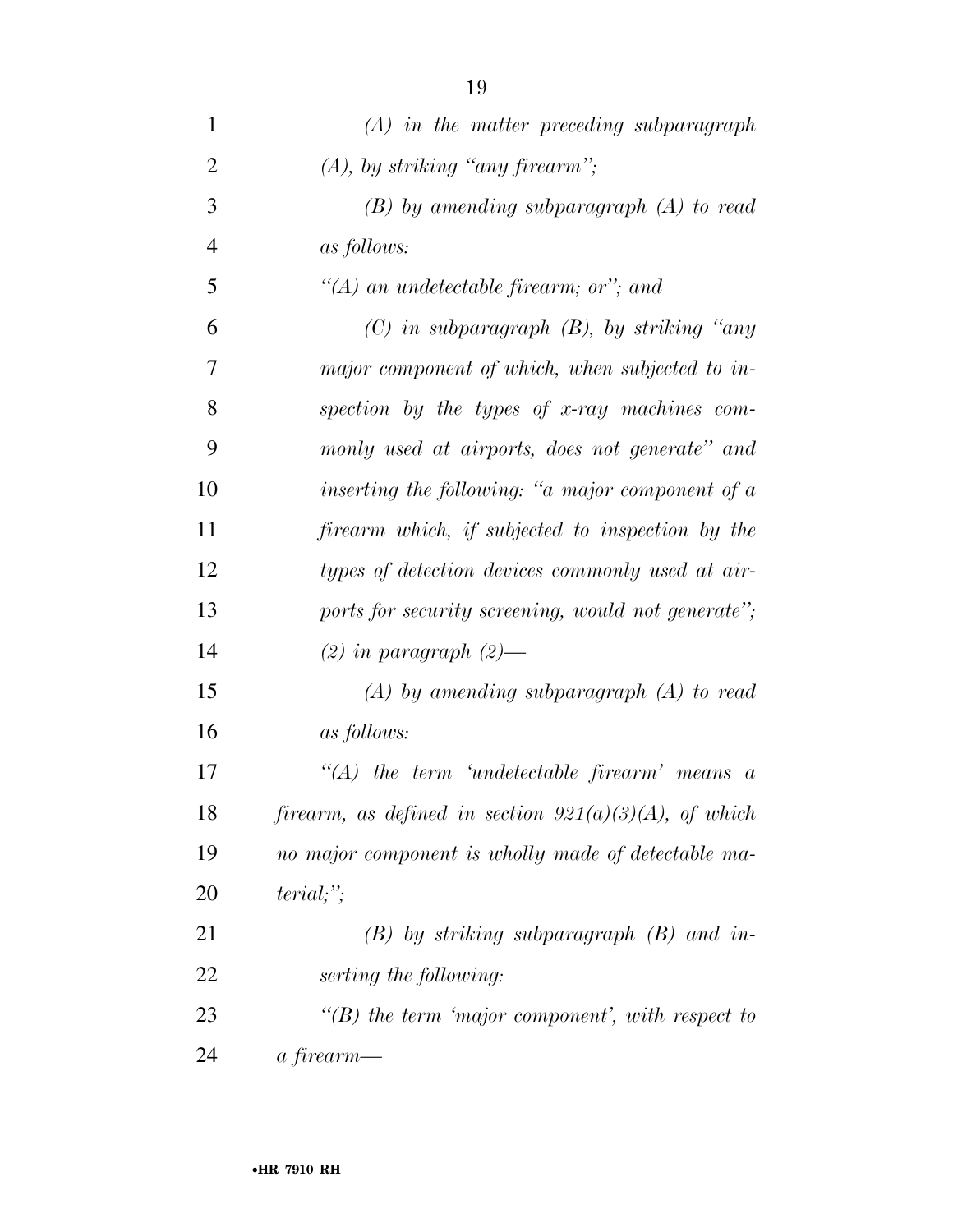| $\mathbf{1}$   | $"(i)$ means the slide or cylinder or the                |
|----------------|----------------------------------------------------------|
| $\overline{2}$ | frame or receiver of the firearm; and                    |
| 3              | "(ii) in the case of a rifle or shotgun, in-             |
| $\overline{4}$ | cludes the barrel of the firearm; and"; and              |
| 5              | $(C)$ by striking subparagraph $(C)$ and all             |
| 6              | that follows through the end of the undesignated         |
| 7              | matter following subparagraph $(C)$ and inserting        |
| 8              | the following:                                           |
| 9              | $"$ (C) the term 'detectable material' means any         |
| 10             | material that creates a magnetic field equivalent to or  |
| 11             | more than 3.7 ounces of $17-4$ pH stainless steel.";     |
| 12             | $(3)$ in paragraph $(3)$ —                               |
| 13             | $(A)$ in the first sentence, by inserting ", in-         |
| 14             | cluding a prototype," after "of a firearm"; and          |
| 15             | $(B)$ by striking the second sentence; and               |
| 16             | $(4)$ in paragraph $(5)$ , by striking "shall not        |
| 17             | apply to any firearm which" and all that follows and     |
| 18             | inserting the following: "shall not apply to-            |
| 19             | $\lq (A)$ any firearm received by, in the possession     |
| 20             | of, or under the control of the United States; or        |
| 21             | $\lq\lq(B)$ the manufacture, importation, possession,    |
| 22             | transfer, receipt, shipment, or delivery of a firearm by |
| 23             | a licensed manufacturer or licensed importer pursu-      |
| 24             | ant to a contract with the United States.".              |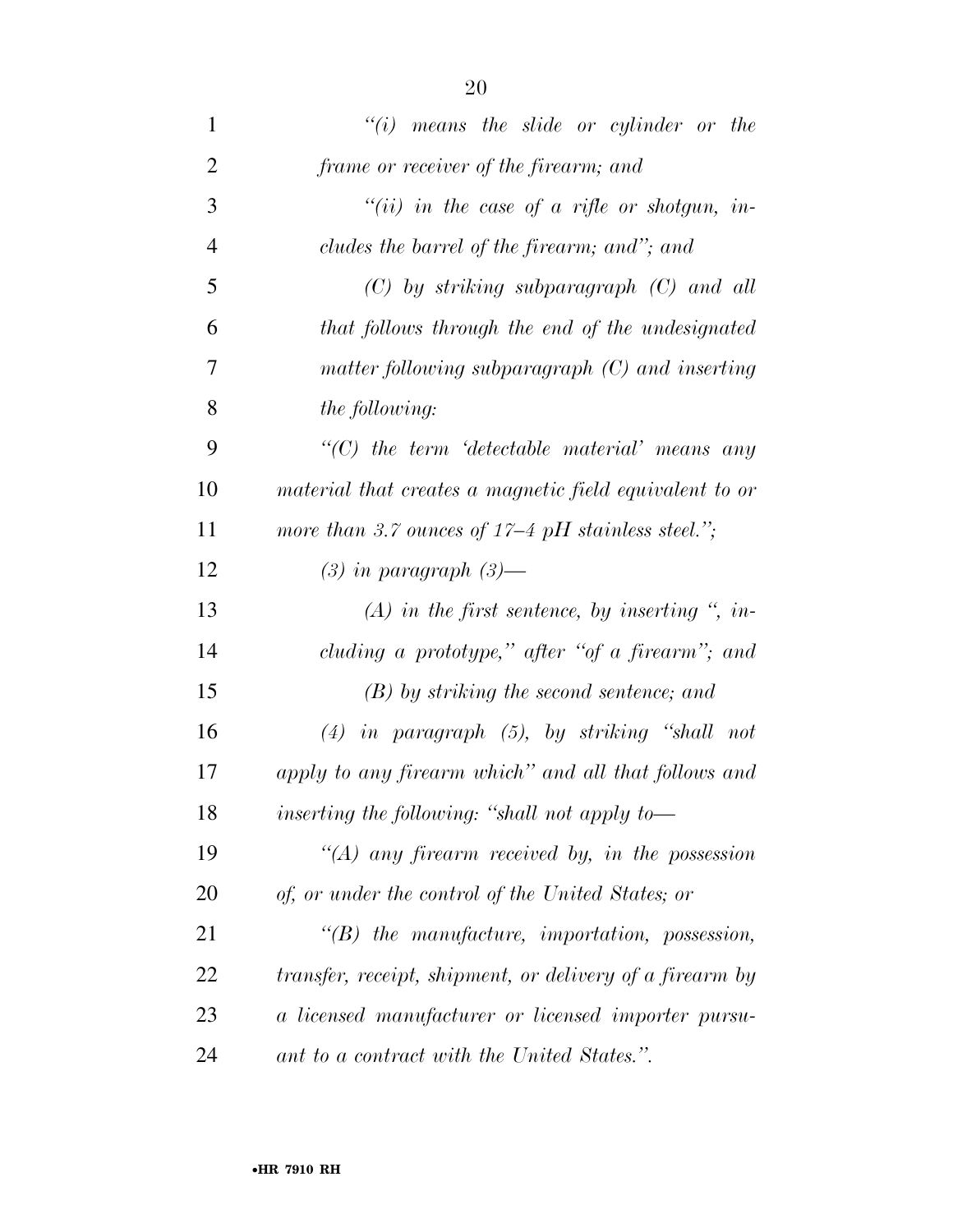| 1         | TITLE IV—SAFE STORAGE                                        |
|-----------|--------------------------------------------------------------|
| 2         | SEC. 401. ETHAN'S LAW.                                       |
| 3         | (a) SECURE GUN STORAGE OR SAFETY DEVICE.-Sec-                |
| 4         | tion $922(z)$ of title 18, United States Code, is amended by |
| 5         | adding at the end the following:                             |
| 6         | "(4) SECURE GUN STORAGE BY OWNERS.-                          |
| 7         | $``(A)$ Offense.—                                            |
| 8         | "(i) IN GENERAL.—Except as provided                          |
| 9         | in clause (ii), it shall be unlawful for a per-              |
| 10        | son to store or keep any firearm that has                    |
| 11        | moved in, or that has otherwise affected,                    |
| 12        | interstate or foreign commerce on the prem-                  |
| 13        | ises of a residence under the control of the                 |
| 14        | person if the person knows, or reasonably                    |
| 15        | should know, that—                                           |
| 16        | "(I) a minor is likely to gain ac-                           |
| 17        | cess to the firearm without the permis-                      |
| 18        | sion of the parent or guardian of the                        |
| 19        | minor; or                                                    |
| 20        | $\lq (II)$ a resident of the residence is                    |
| 21        | <i>ineligible to possess a firearm under</i>                 |
| <u>22</u> | Federal, State, or local law.                                |
| 23        | "(ii) EXCEPTION.—Clause (i) shall not                        |
| 24        | apply to a person if the person—                             |
| 25        | $\lq (I)$ keeps the firearm—                                 |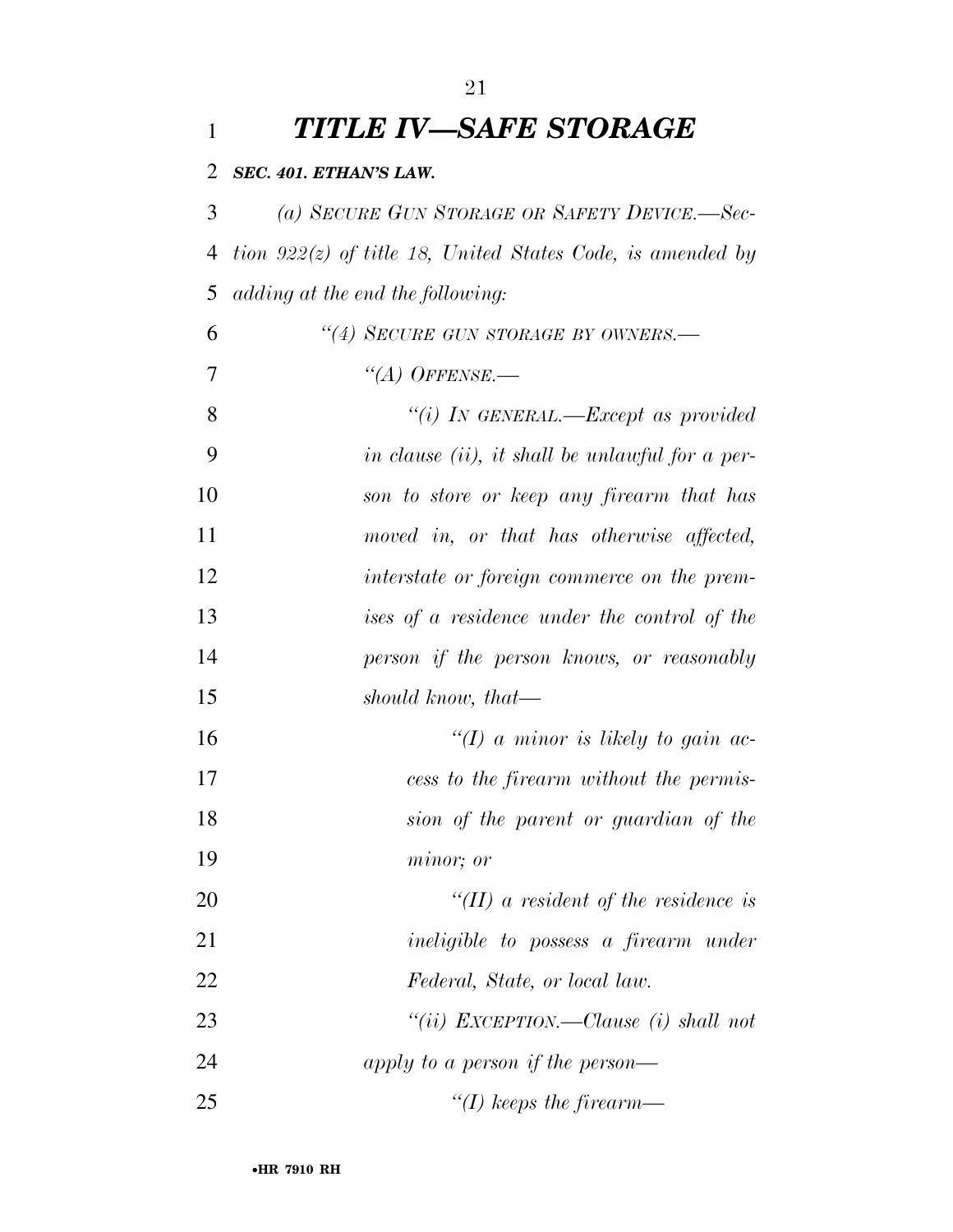| 1              | $``(aa)$ secure using a secure                 |
|----------------|------------------------------------------------|
| $\overline{2}$ | gun storage or safety device; or               |
| 3              | $\lq\lq (bb)$ in a location which a            |
| $\overline{4}$ | reasonable person would believe to             |
| 5              | be secure; or                                  |
| 6              | "(II) carries the firearm on his or            |
| 7              | her person or within such close prox-          |
| 8              | <i>imity thereto that the person can read-</i> |
| 9              | ily retrieve and use the firearm as if         |
| 10             | the person carried the firearm on his          |
| 11             | or her person.                                 |
| 12             | "(B) PENALTY.—                                 |
| 13             | "(i) IN GENERAL.—Except as otherwise           |
| 14             | provided in this subparagraph, any person      |
| 15             | who violates subparagraph (A) shall be         |
| 16             | fined \$500 per violation.                     |
| 17             | ``(ii)<br>FORFEITURE OF IMPROPERLY             |
| 18             | $STORED$ FIREARM.—Any firearm stored in        |
| 19             | violation of subparagraph $(A)$ shall be sub-  |
| 20             | ject to seizure and forfeiture in accordance   |
| 21             | with the procedures described in section       |
| 22             | 924(d).                                        |
| 23             | "(C) MINOR DEFINED.—In this paragraph,         |
| 24             | the term 'minor' means an individual who has   |
| 25             | not attained 18 years of age.".                |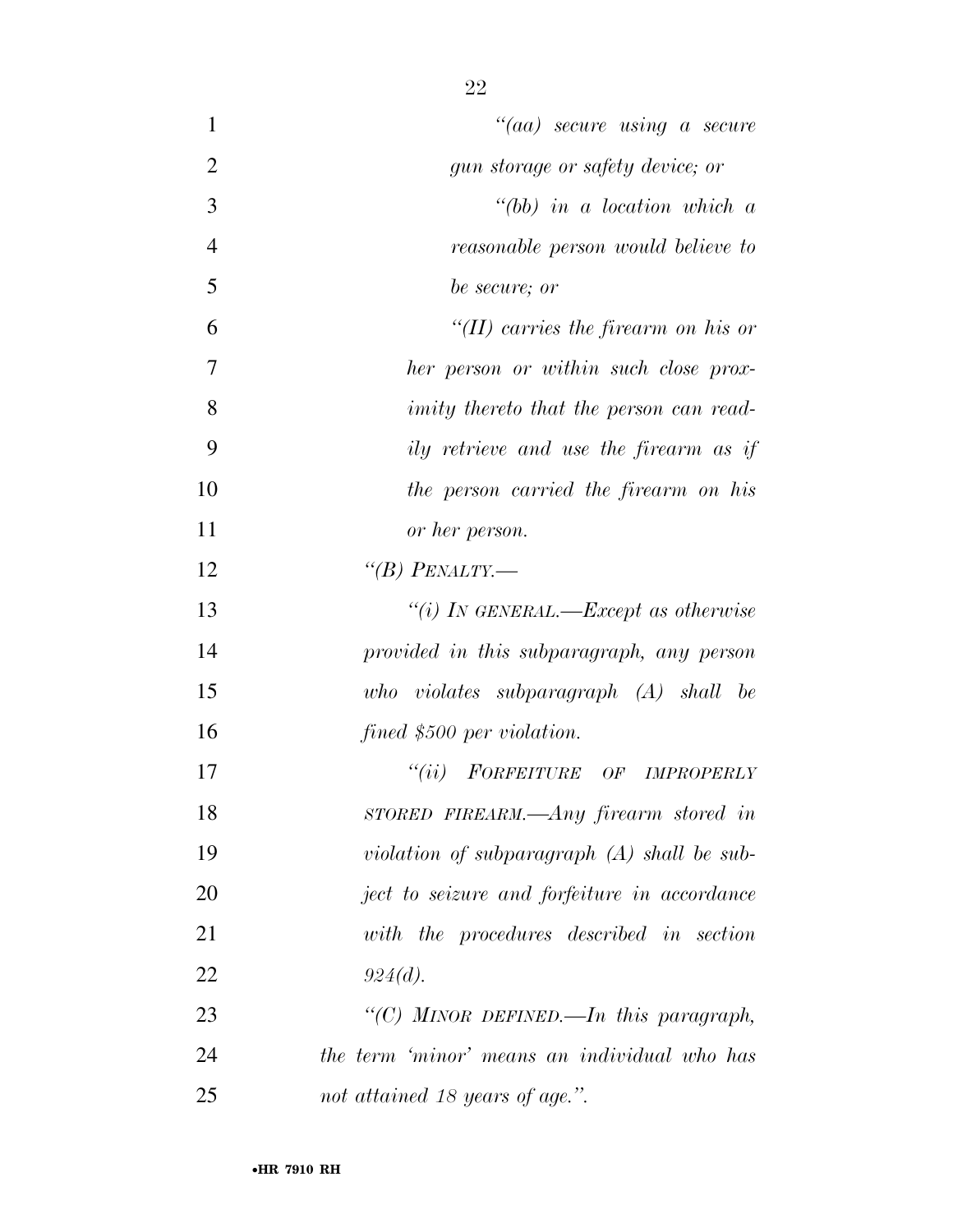*(b) FIREARM SAFE STORAGE PROGRAM.—Title I of the Omnibus Crime Control and Safe Streets Act of 1968 (34 U.S.C. 10101 et seq.) is amended by adding at the end the following:* 

## *''PART PP—FIREARM SAFE STORAGE PROGRAM ''SEC. 3061. FIREARM SAFE STORAGE PROGRAM.*

 *''(a) IN GENERAL.—The Assistant Attorney General shall make grants to an eligible State or Indian Tribe to assist the State or Indian Tribe in carrying out the provi- sions of any State or Tribal law that is functionally iden- tical to section 922(z)(4) of title 18, United States Code. ''(b) ELIGIBLE STATE OR INDIAN TRIBE.—* 

 *''(1) IN GENERAL.—Except as provided in para- graph (2), a State or Indian Tribe shall be eligible to receive grants under this section on and after the date on which the State or Indian Tribe enacts legis- lation functionally identical to section 922(z)(4) of title 18, United States Code.* 

*''(2) FIRST YEAR ELIGIBILITY EXCEPTION.—* 

 *''(A) IN GENERAL.—A covered State or In- dian Tribe shall be eligible to receive a grant under this section during the 1-year period be- ginning on the date of enactment of this part. ''(B) COVERED STATE OR INDIAN TRIBE.—* 

*In this paragraph, the term 'covered State or In-*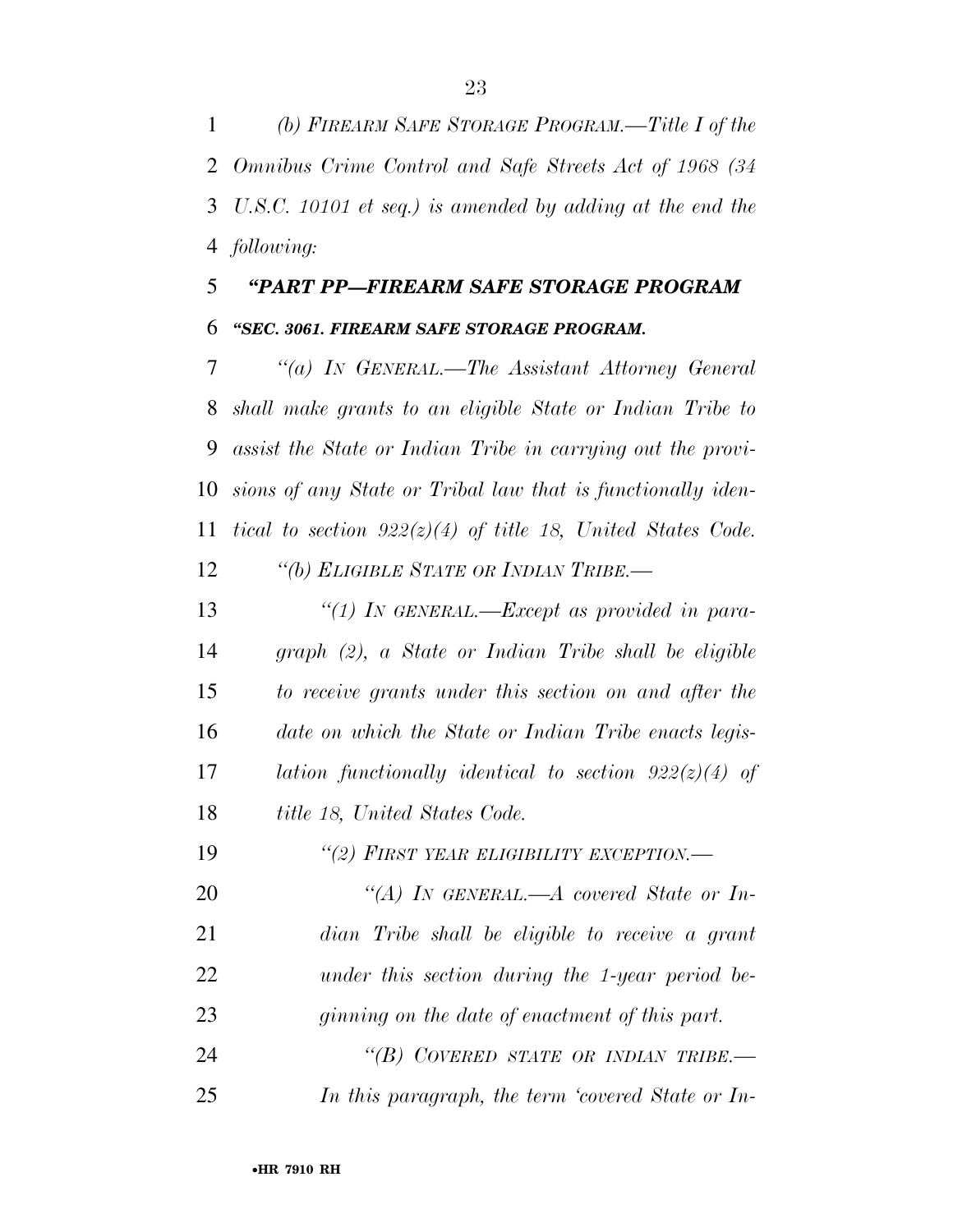*dian Tribe' means a State or Indian Tribe that, before the date of enactment of this part, enacted legislation that is functionally identical to sec-tion 922(z)(4) of title 18, United States Code.* 

 *''(c) USE OF FUNDS.—Funds awarded under this sec- tion may be used by a State or Indian Tribe to assist law enforcement agencies or the courts of the State or Indian Tribe in enforcing and otherwise facilitating compliance with any State law functionally identical to section 922(z)(4), of title 18, United States Code.* 

 *''(d) APPLICATION.—An eligible State or Indian Tribe desiring a grant under this section shall submit to the As- sistant Attorney General an application at such time, in such manner, and containing or accompanied by such in- formation, as the Assistant Attorney General may reason-ably require.* 

 *''(e) INCENTIVES.—For each of fiscal years 2023 through 2027, the Attorney General shall give affirmative preference to all Bureau of Justice Assistance discretionary grant applications of a State or Indian Tribe that has en- acted legislation functionally identical to section 922(z)(4) of title 18, United States Code.''.*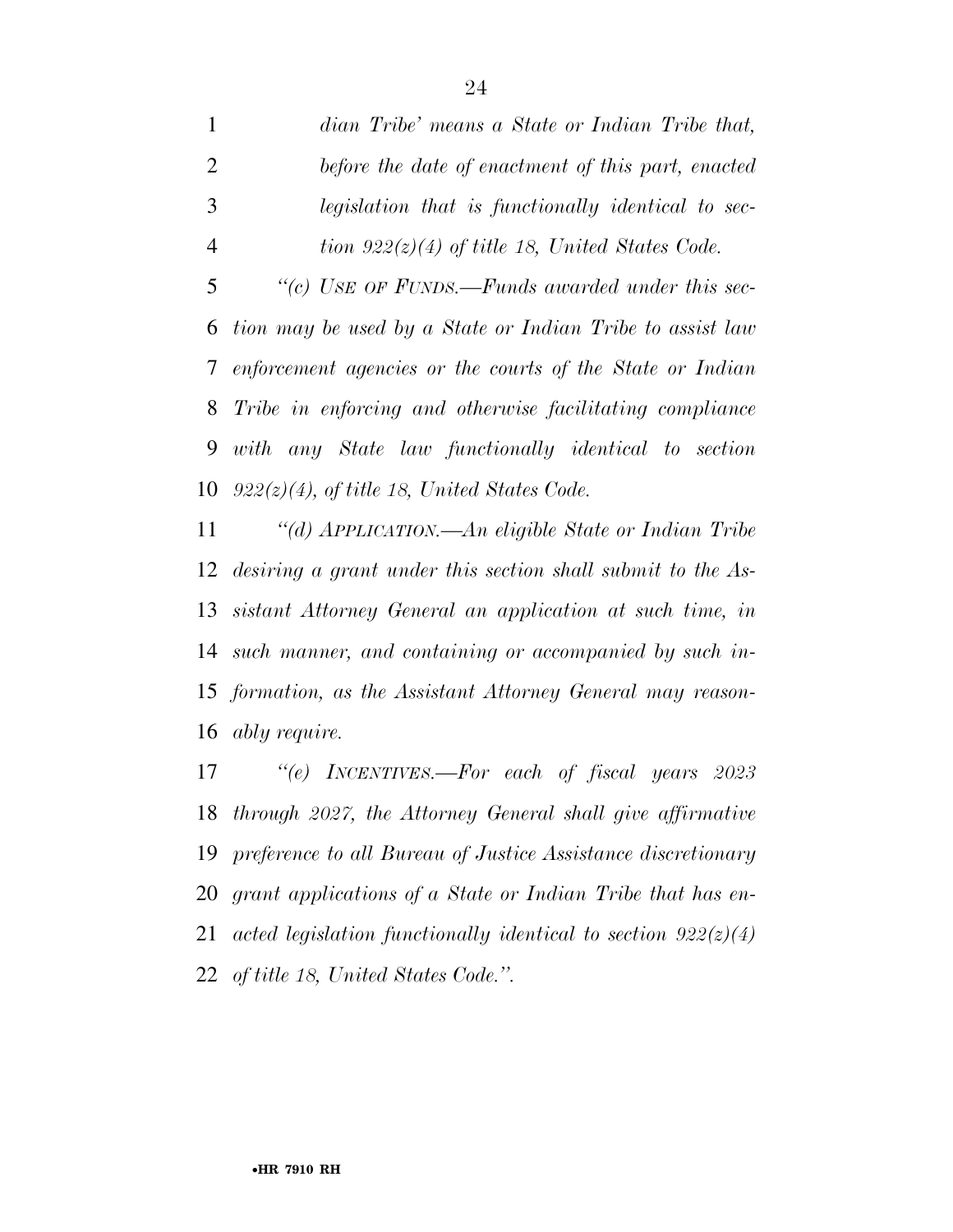*SEC. 402. SAFE GUNS, SAFE KIDS.* 

 *Paragraph (4)(B) of section 922(z) of title 18, United States Code, as added by this Act, is amended by adding at the end the following:* 

| 5  | "(iii) ENHANCED PENALTY.—If a per-                 |
|----|----------------------------------------------------|
| 6  | son violates subparagraph $(A)$ and a minor        |
| 7  | or a resident who is ineligible to possess $a$     |
| 8  | firearm under Federal, State, or local law         |
| 9  | obtains the firearm and causes injury or           |
| 10 | death to such minor, resident, or any other        |
| 11 | <i>individual, the person shall be fined under</i> |
| 12 | this title, imprisoned for not more than 5         |
| 13 | years, or both.".                                  |

#### *SEC. 403. KIMBERLY VAUGHAN FIREARM SAFE STORAGE.*

| (a) BEST PRACTICES FOR SAFE FIREARM STORAGE.- |  |
|-----------------------------------------------|--|
| (1) ESTABLISHMENT.—                           |  |
| (A) IN GENERAL.—                              |  |
| $(i)$ Not later than 180 days after the       |  |
| enactment of this Act, the Attorney General   |  |
| shall establish voluntary best practices re-  |  |
| lating to safe firearm storage solely for the |  |

*(ii) The Attorney General shall give* 

*not less than ninety days public notice, and* 

*shall afford interested parties opportunity* 

*purpose of public education.*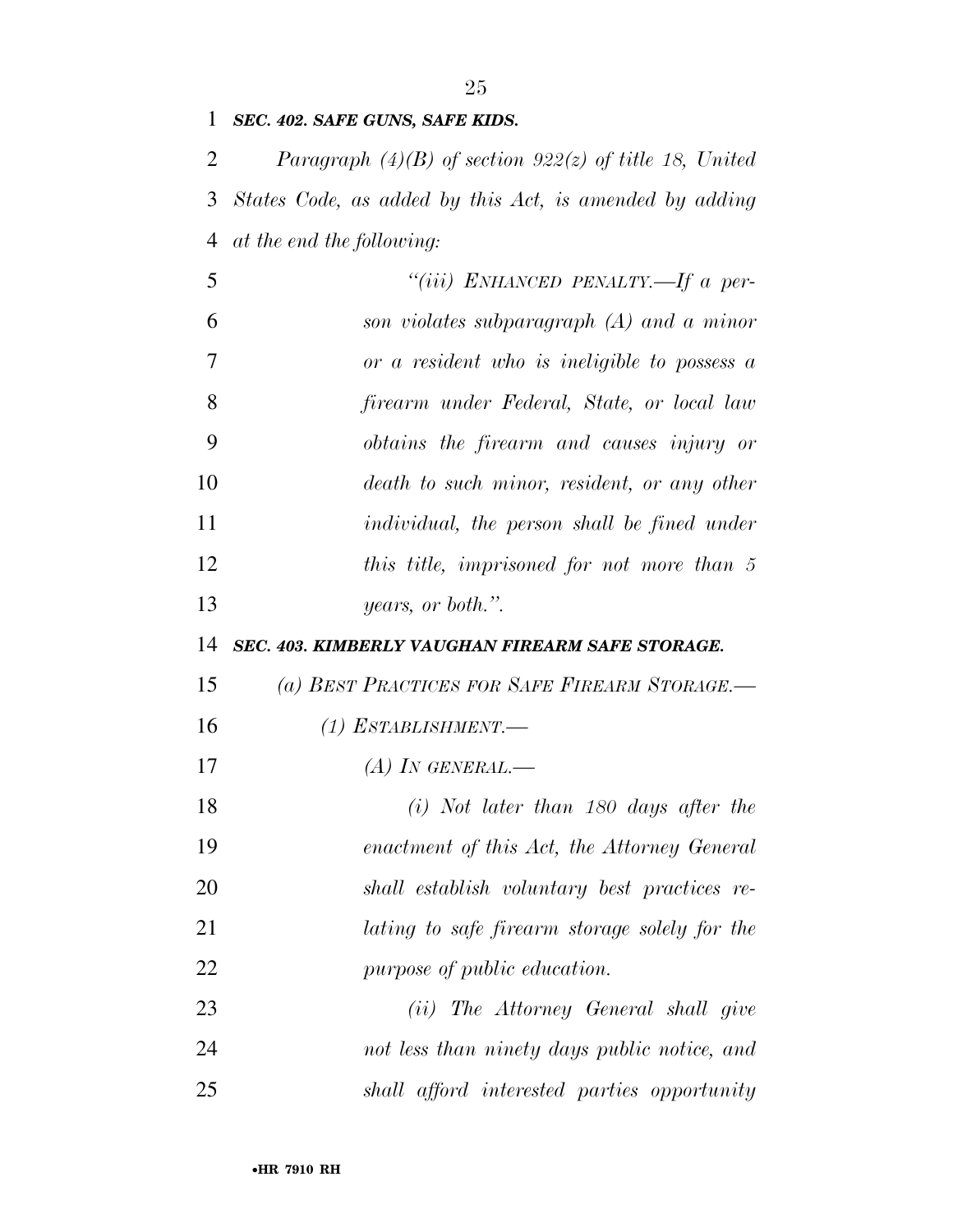| $\mathbf{1}$   | for hearing, before establishing such best        |
|----------------|---------------------------------------------------|
| $\overline{2}$ | <i>practices.</i>                                 |
| 3              | $(B)$ REQUIREMENTS.—In establishing the           |
| $\overline{4}$ | best practices required under subparagraph (A),   |
| 5              | the Attorney General shall outline such best      |
| 6              | practices for preventing firearm loss, theft, and |
| 7              | other unauthorized access for the following loca- |
| 8              | tions:                                            |
| 9              | $(i)$ Businesses.                                 |
| 10             | $(ii)$ Vehicles.                                  |
| 11             | <i>(iii)</i> Private homes.                       |
| 12             | $(iv)$ Off-site storage facilities.               |
| 13             | $(v)$ Any other such place the Attorney           |
| 14             | General deems appropriate to provide such         |
| 15             | <i>guidance.</i>                                  |
| 16             | $(C)$ PUBLICATION.—Not later than 1 year          |
| 17             | after the enactment of this Act, the Attorney     |
| 18             | General shall publish, in print and on a public   |
| 19             | website, the best practices created pursuant to   |
| 20             | subparagraph (A) and shall review such best       |
| 21             | practices and update them not less than annu-     |
| 22             | ally.                                             |
| 23             | (b) PROMOTION OF SAFE FIREARM STORAGE.-           |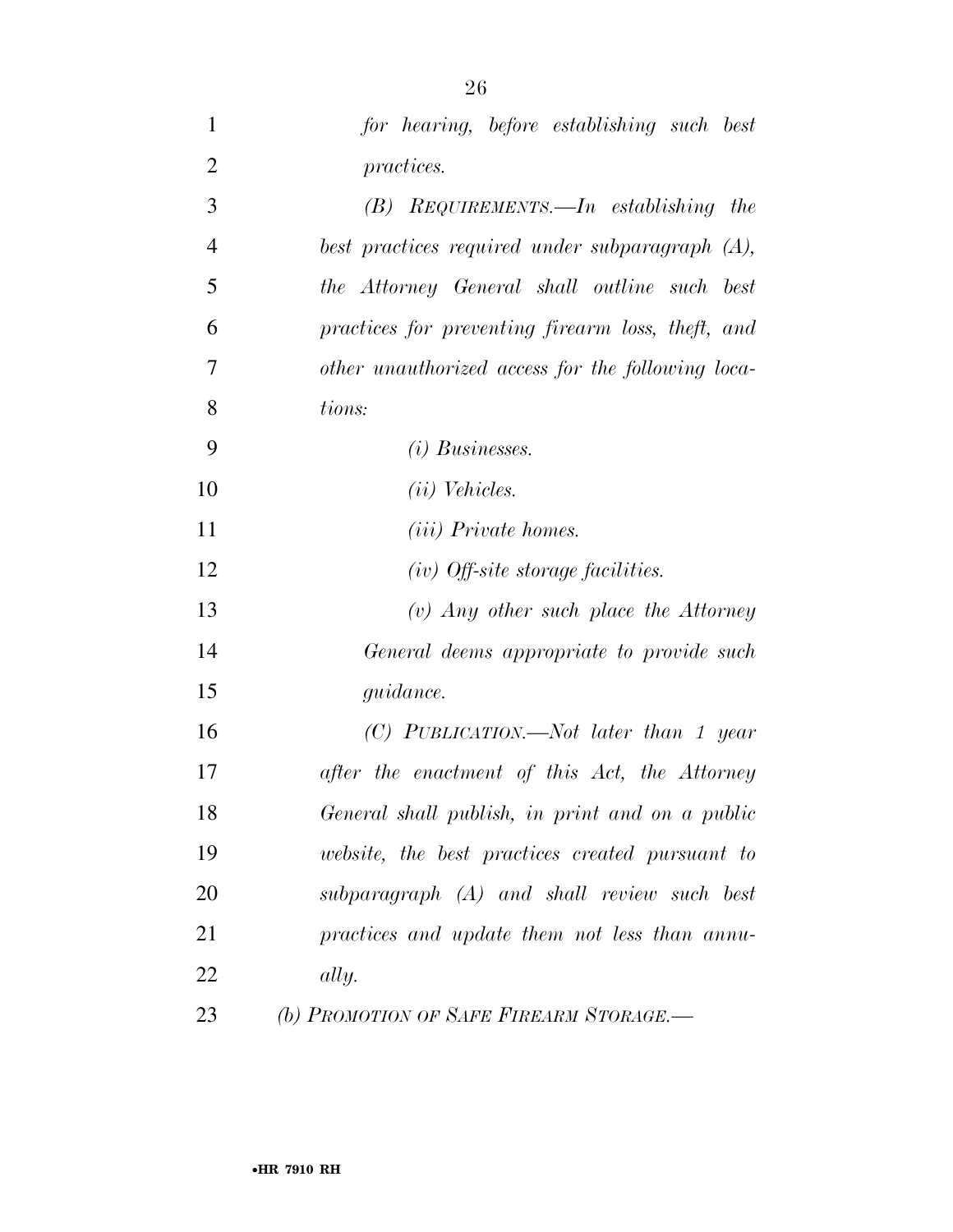| $\mathbf{1}$   | $(1)$ IN GENERAL.—Section 923 of title 18,                    |
|----------------|---------------------------------------------------------------|
| $\overline{2}$ | United States Code, is amended by adding at the end           |
| 3              | the following:                                                |
| $\overline{4}$ | "(m) Beginning on January 1, 2025, licensed manu-             |
| 5              | facturers and licensed importers that serialize not less than |
| 6              | 250 firearms annually pursuant to subsection (i) shall pro-   |
| 7              | vide a clear and conspicuous written notice with each man-    |
| 8              | ufactured or imported handgun, rifle, or shotgun that—        |
| 9              | $\lq(1)$ is attached or adhered to, or appears on or          |
| 10             | within any packaging of, each handgun, rifle, or shot-        |
| 11             | gun; and                                                      |
| 12             | "(2) states 'SAFE STORAGE SAVES LIVES'                        |
| 13             | followed by the address of the public website estab-          |
| 14             | lished by the Attorney General pursuant to section            |
| 15             | $403(a)$ of the Protecting Our Kids Act.".                    |
| 16             | (c) SAFE STORAGE DEVICES FOR ALL FIREARM                      |
| 17             | $SALES$ —                                                     |
| 18             | (1) IN GENERAL.—Section $922(z)$ of title 18,                 |
| 19             | United States Code, is amended by striking "hand-             |
| 20             | gun" each place it appears and inserting "handgun,            |
| 21             | rifle, or shotgun".                                           |
| 22             | (2) EFFECTIVE DATE.—This section and the                      |
| 23             | amendments made by this section shall take effect on          |
| 24             | the date that is 180 days after the enactment of this         |
| 25             | Act.                                                          |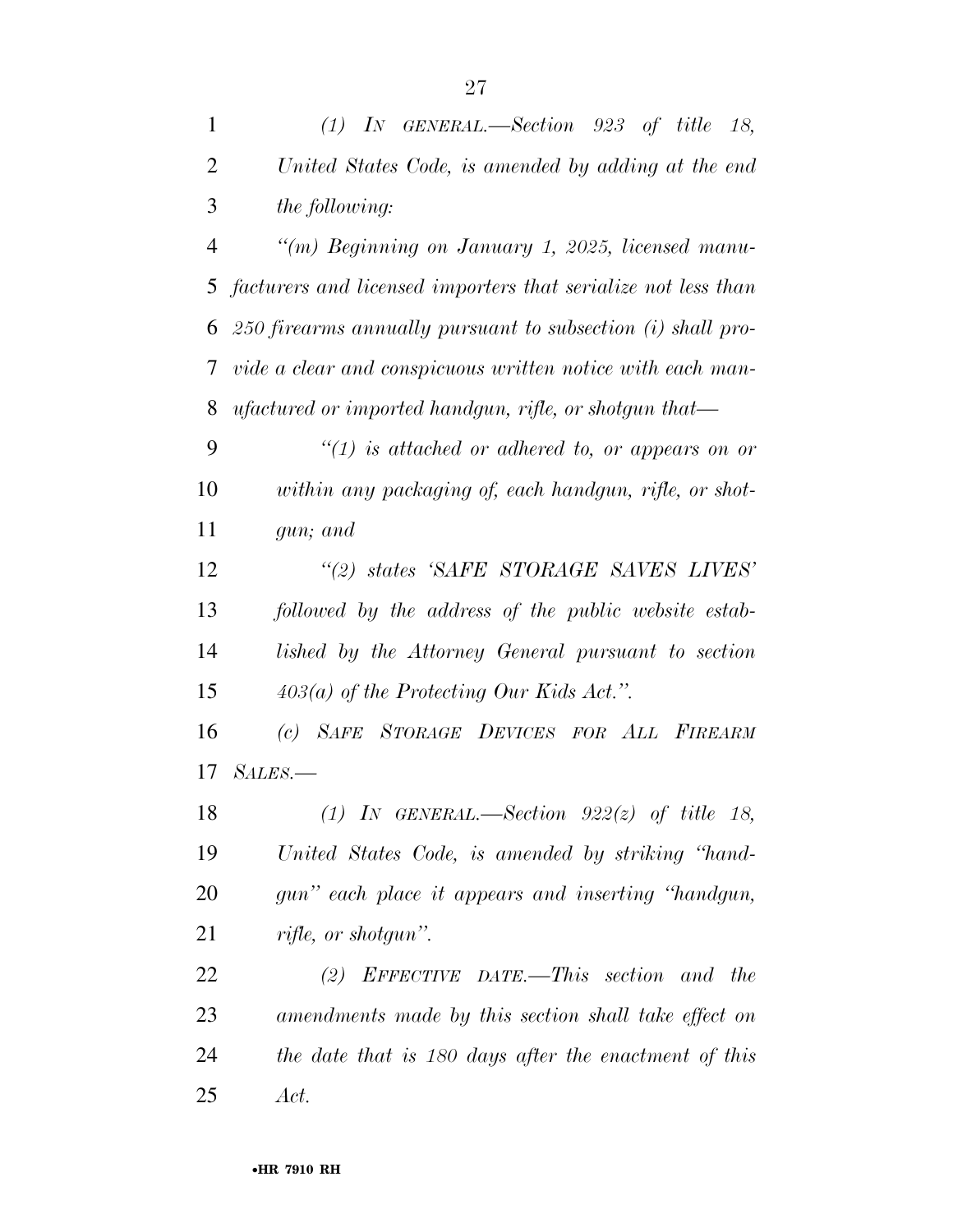*(d) KIMBERLY VAUGHAN SAFE FIREARM STORAGE GRANT PROGRAM.—Part PP of title I of the Omnibus Crime Control and Safe Streets Act of 1968 (34 U.S.C. 10101 et seq.), as added by this Act, is amended by adding at the end the following:* 

### *''SEC. 3062. KIMBERLY VAUGHAN FIREARM SAFE STORAGE GRANT PROGRAM.*

 *''(a) AUTHORIZATION.—The Attorney General may award grants to States and Indian Tribes for the develop- ment, implementation, and evaluation of Safe Firearm Storage Assistance Programs.* 

 *''(b) APPLICATION REQUIREMENTS.—Each applicant for a grant under this section shall—* 

 *''(1) submit to the Attorney General an applica- tion at such time, in such a manner, and containing such information as the Attorney General may re-quire; and* 

 *''(2) to the extent practicable, identify State, local, Tribal, and private funds available to supple-ment the funds received under this section.* 

*''(c) REPORTING REQUIREMENT.—* 

 *''(1) GRANTEE REPORT.—A recipient of a grant under this section shall submit to the Attorney Gen- eral an annual report, which includes the following information:*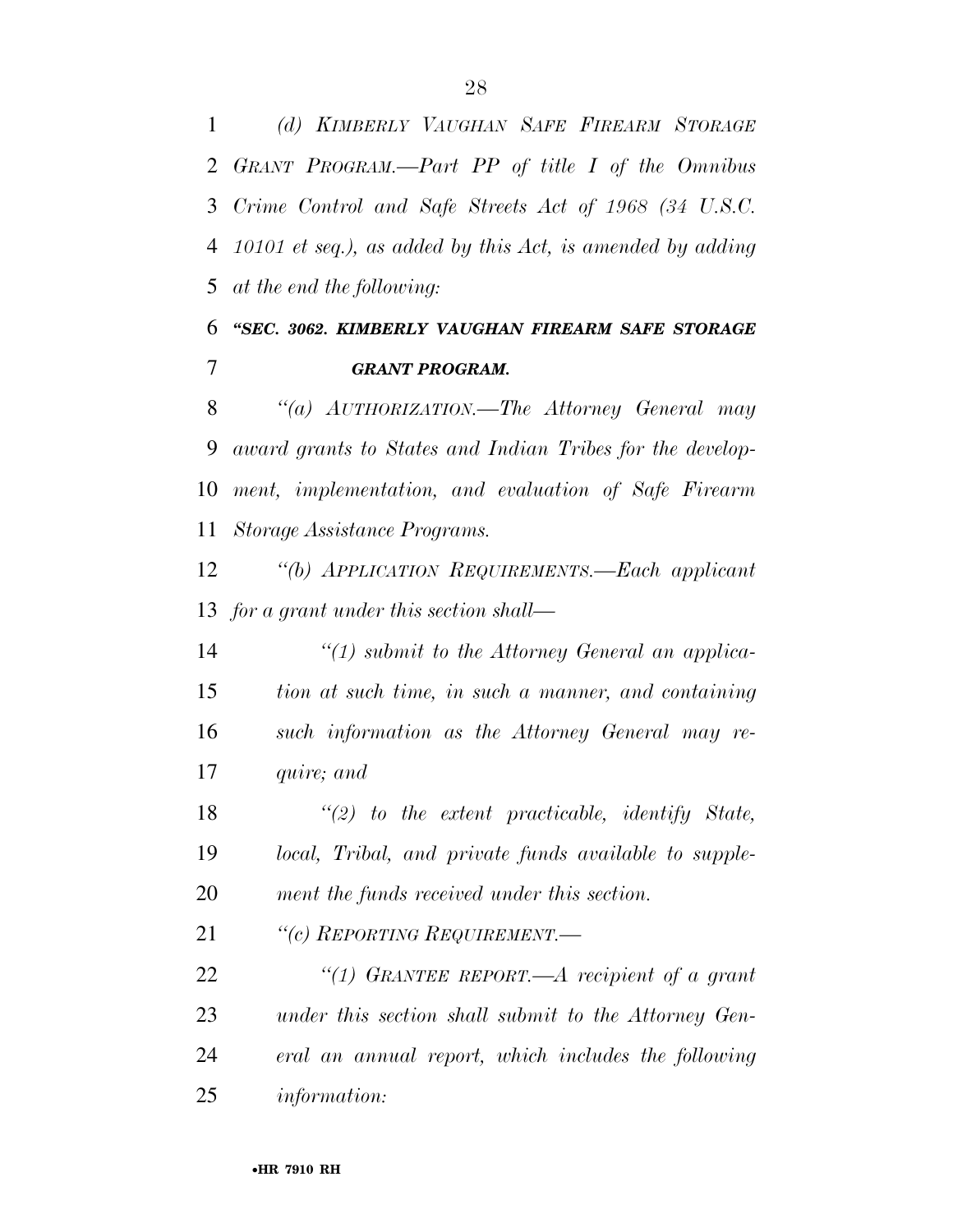| $\mathbf{1}$   | "(A) The amount distributed to each Safe                      |
|----------------|---------------------------------------------------------------|
| $\overline{2}$ | Firearm Storage Assistance Program in the ju-                 |
| 3              | <i>risdiction.</i>                                            |
| $\overline{4}$ | "(B) The number of safe firearm storage de-                   |
| 5              | vices distributed by each such Safe Firearm                   |
| 6              | Storage Assistance Program.                                   |
| 7              | A recipient of a grant under this section may not in-         |
| 8              | clude any personally identifying information of re-           |
| 9              | cipients of safe firearms storage devices pursuant to         |
| 10             | a Safe Firearm Storage Assistance Program that re-            |
| 11             | <i>ceived funding pursuant to this section.</i>               |
| 12             | "(2) ATTORNEY GENERAL REPORT.—Beginning                       |
| 13             | 13 months after the first grants are awarded under            |
| 14             | this section, and annually thereafter, the Attorney           |
| 15             | General shall submit to Congress a report, which shall        |
| 16             | <i>include following information:</i>                         |
| 17             | $\mathcal{H}(A)$ A list of grant recipients during the        |
| 18             | previous year, including the funds awarded, cu-               |
| 19             | mulatively and disaggregated by grantee.                      |
| 20             | $\lq\lq B$ ) The information collected pursuant to            |
| 21             | subsection $(d)(1)$ .                                         |
| 22             | "(d) AUTHORIZATION OF APPROPRIATIONS.—There is                |
| 23             | authorized to be appropriated to the Attorney General to      |
| 24             | carry out this section $$10,000,000$ for each of fiscal years |
|                | 25 2023 through 2033, to remain available until expended.     |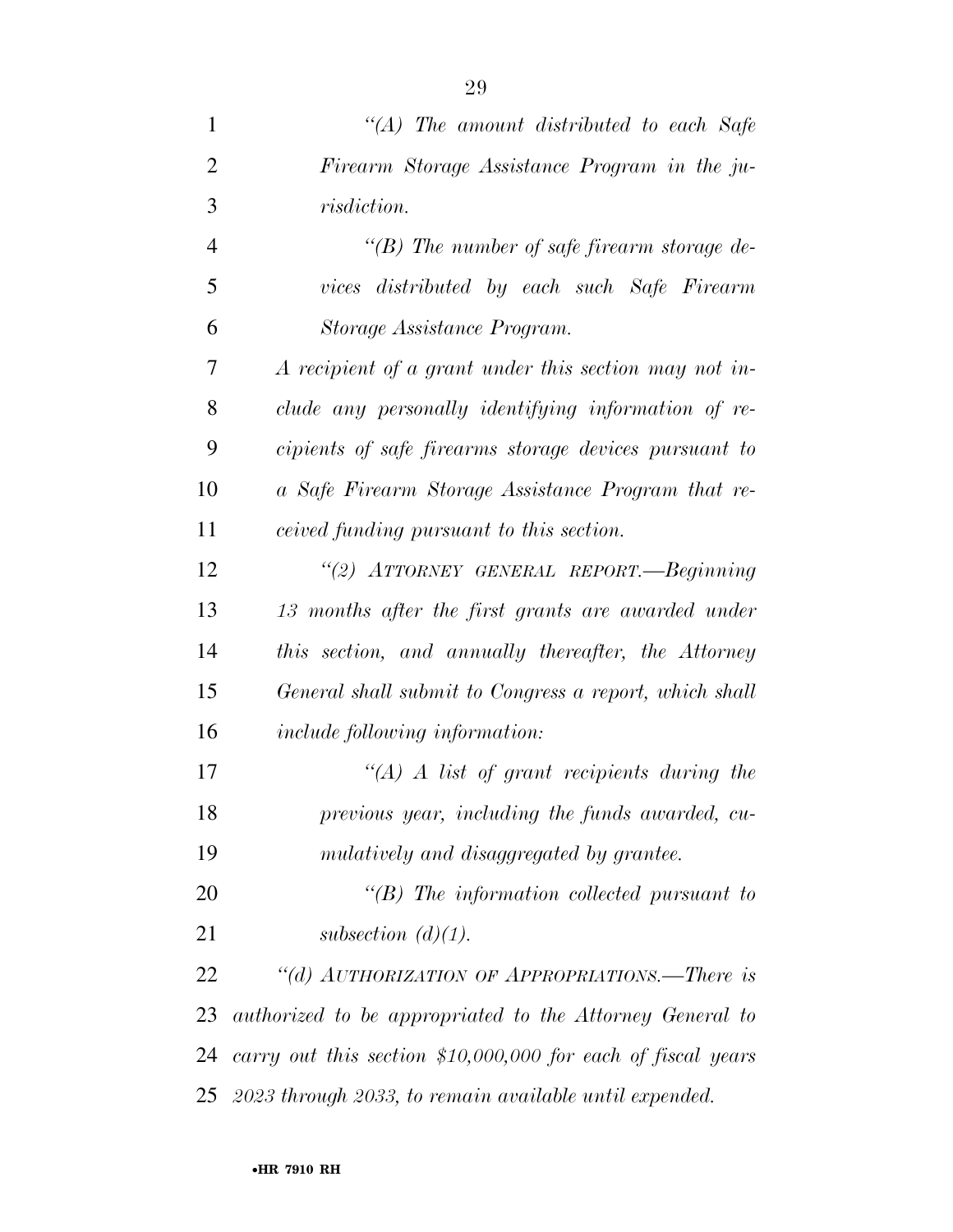| $\mathbf{1}$   | "(e) USE OF FUNDS.—Funds awarded under this sec-       |
|----------------|--------------------------------------------------------|
| $\overline{2}$ | tion shall be allocated as follows:                    |
| 3              | "(1) Not less than $75$ percent of the funds re-       |
| $\overline{4}$ | ceived by a grantee shall be used to create or to pro- |
| 5              | vide resources for Safe Firearm Storage Assistance     |
| 6              | Programs in the jurisdiction.                          |
| 7              | "(2) Not more than 25 percent of the funds re-         |
| 8              | ceived by a grantee may be made available to non-      |
| 9              | profit organizations to partner with units of local    |
| 10             | government to purchase and distribute safe firearm     |
| 11             | storage devices.                                       |
| 12             | "(f) DEFINITIONS.—For purposes of this section:        |
| 13             | $\lq(1)$ The term 'safe firearm storage device' means  |
| 14             | a device that is—                                      |
| 15             | $\lq (A)$ designed and marketed for the prin-          |
| 16             | cipal purpose of denying unauthorized access to,       |
| 17             | or rendering inoperable, a firearm or ammuni-          |
| 18             | tion; and                                              |
| 19             | $\lq\lq B$ secured by a combination lock, key          |
| 20             | lock, or lock based on biometric information           |
| 21             | which, once locked, is incapable of being opened       |
| 22             | without the combination, key, or biometric infor-      |
| 23             | mation, respectively.                                  |
| 24             | "(2) The term 'Safe Firearm Storage Assistance         |
| 25             | Program' means a program—                              |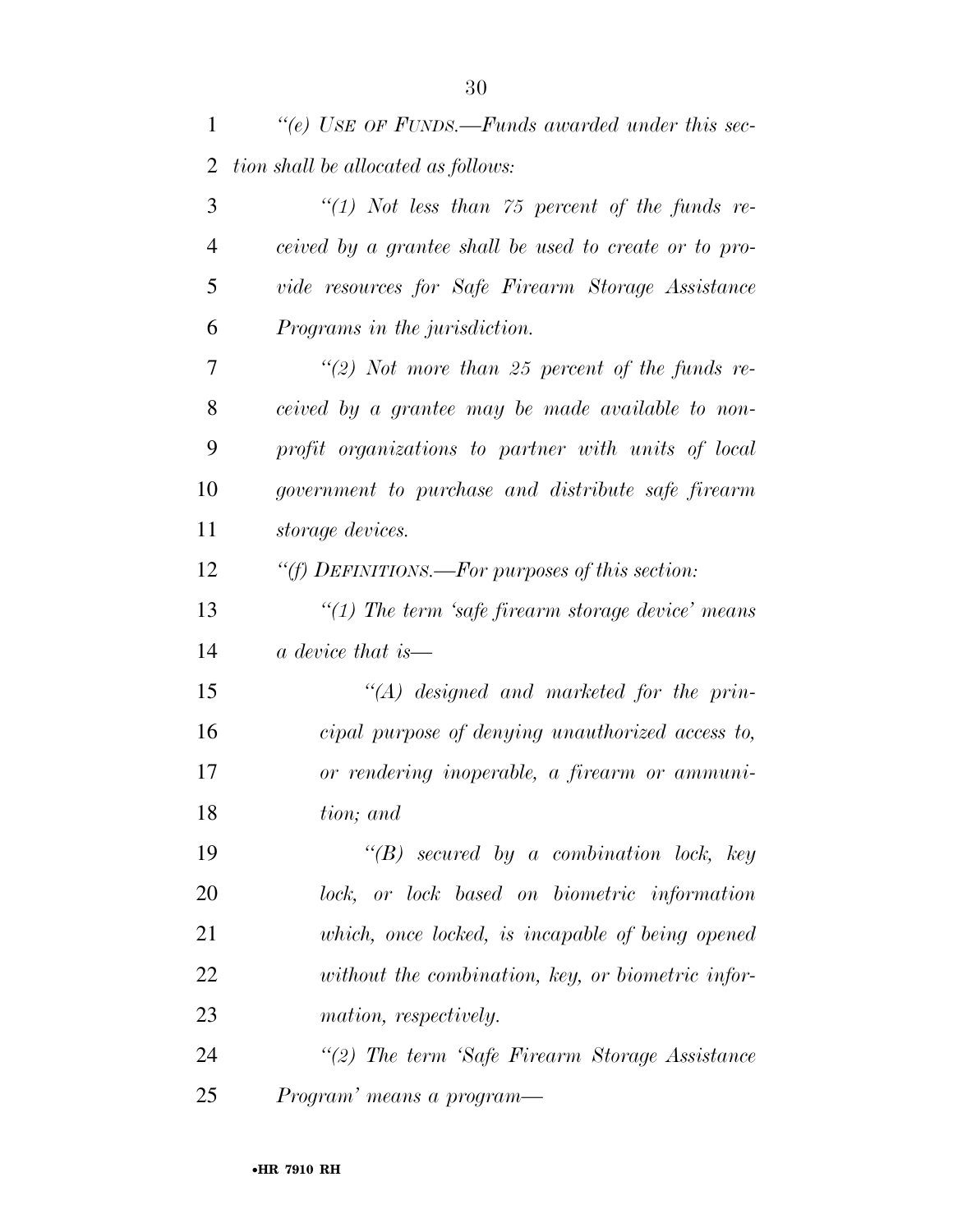| $\mathbf{1}$   | "(A) carried out by a unit of local govern-                      |
|----------------|------------------------------------------------------------------|
| $\overline{2}$ | ment or an Indian tribe; and                                     |
| 3              | $\lq (B)$ solely for the purpose of acquiring and                |
| $\overline{4}$ | distributing safe firearm storage devices to the                 |
| 5              | public.".                                                        |
| 6              | (e) PREVENT FAMILY FIRE SAFE FIREARM STORAGE                     |
| 7              | $C$ <i>REDIT.</i> —                                              |
| 8              | (1) IN GENERAL.—Subpart D of part IV of sub-                     |
| 9              | chapter A of chapter 1 of the Internal Revenue Code              |
| 10             | of 1986 is amended by adding at the end the fol-                 |
| 11             | <i>lowing new section:</i>                                       |
| 12             | "SEC. 45U. SAFE FIREARM STORAGE CREDIT.                          |
| 13             | "(a) ALLOWANCE OF CREDIT.—For purposes of section                |
|                | 14 38, the safe firearm storage credit determined under this     |
|                | 15 section for the taxable year is an amount equal to 10 per-    |
|                | 16 cent of amounts received from the first retail sale of a safe |
|                | 17 firearm storage device for use within the United States.      |
| 18             | "(b) LIMITATION.—                                                |
| 19             | "(1) IN GENERAL.—The amount taken into ac-                       |
| 20             | count under subsection $(a)$ with respect to a safe fire-        |
| 21             | arm storage device shall not exceed \$400.                       |
| 22             | "(2) VALUE.—If, in connection with a sale of a                   |
| 23             | safe firearm storage device, the transferee receives             |
| 24             | other property, the amount taken into account under              |
| 25             | subsection $(a)$ shall be limited to the amount received         |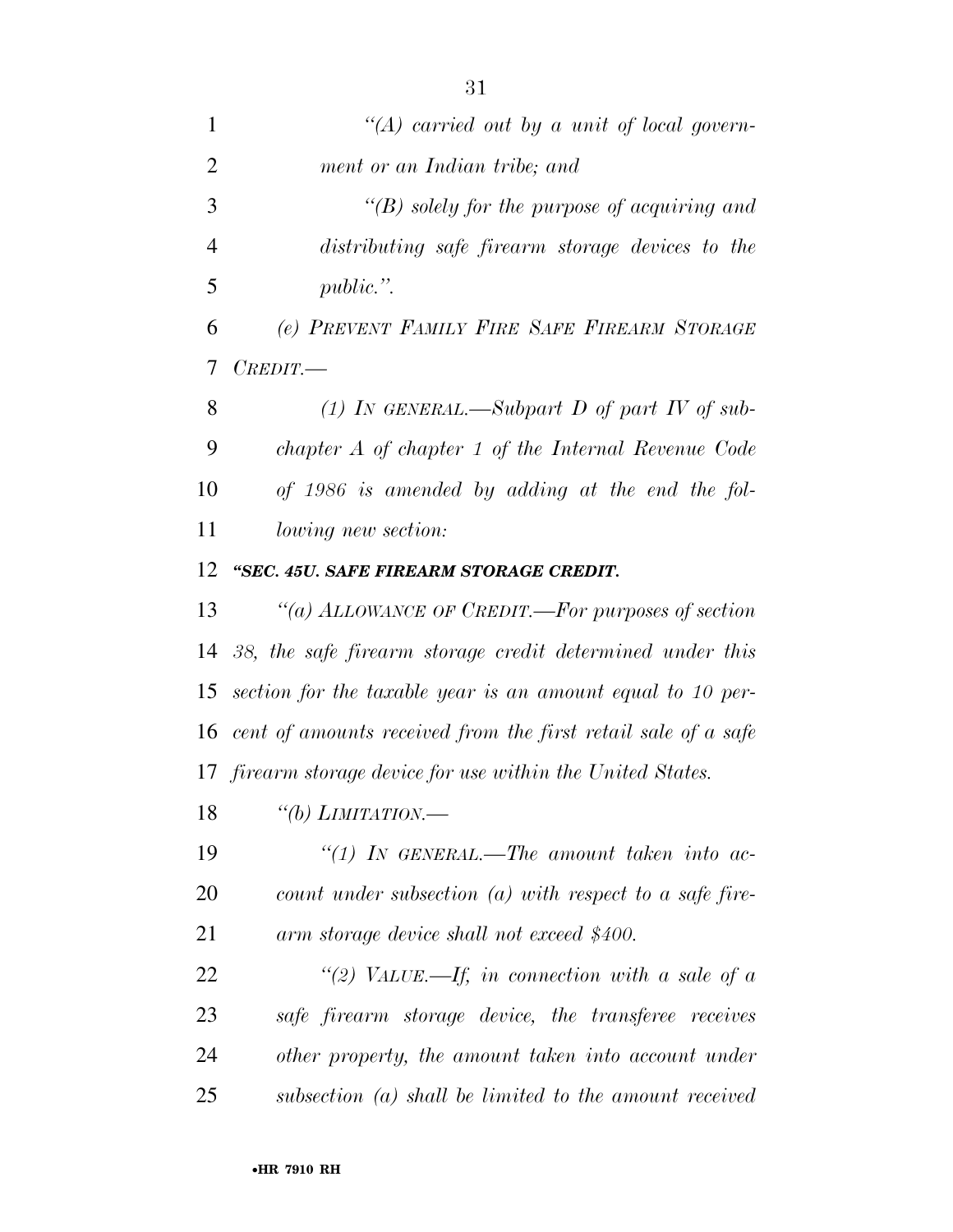| $\mathbf{1}$   | solely with respect to the safe firearm storage device, |
|----------------|---------------------------------------------------------|
| 2              | which shall be determined based on the value of the     |
| 3              | safe firearm storage device relative to the value of    |
| $\overline{4}$ | such other property.                                    |
| 5              | "(c) SAFE FIREARM STORAGE DEVICE.-For purposes          |
| 6              | of this section—                                        |
| 7              | "(1) In GENERAL.—The term 'safe firearm stor-           |
| 8              | age device' means a device that is—                     |
| 9              | $\lq (A)$ designed and marketed for the prin-           |
| 10             | cipal purpose of denying unauthorized access to,        |
| 11             | or rendering inoperable, a firearm or ammuni-           |
| 12             | tion, and                                               |
| 13             | $\lq\lq B$ secured by a combination lock, key           |
| 14             | lock, or lock based on biometric information            |
| 15             | which, once locked, is incapable of being opened        |
| 16             | without the combination, key, or biometric infor-       |
| 17             | mation, respectively.                                   |
| 18             | "(2) EXCLUSION.—The term 'safe firearm stor-            |
| 19             | age device' does not include—                           |
| 20             | $\lq (A)$ any device which is incorporated to           |
| 21             | any extent into the design of a firearm or of am-       |
| 22             | munition, or                                            |
| 23             | "(B) any device that, as of the day of the              |
| 24             | sale described in subsection $(a)$ , has been subject   |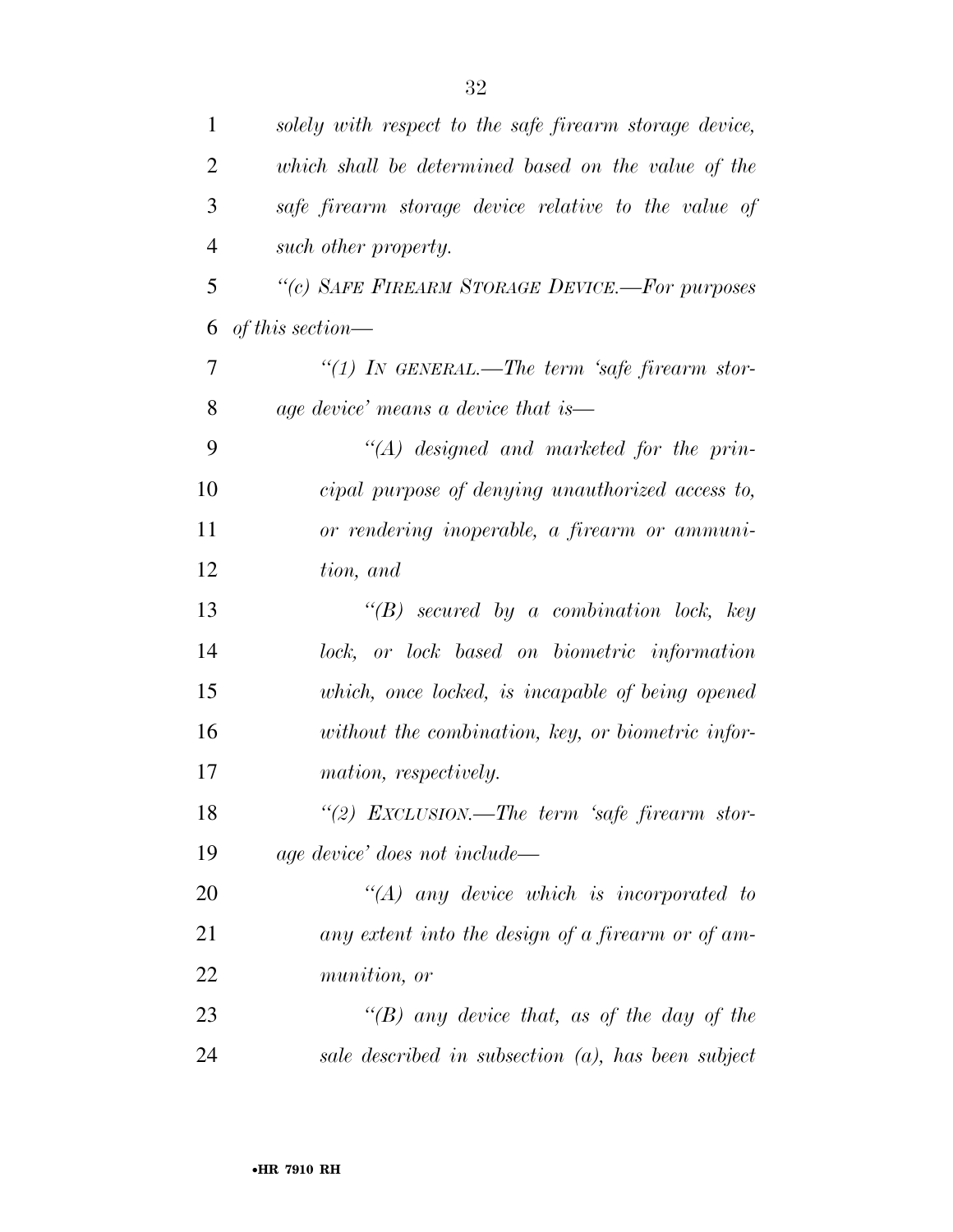| 1              | to a mandatory recall by the Consumer Product             |
|----------------|-----------------------------------------------------------|
| $\overline{2}$ | Safety Commission.                                        |
| 3              | "(3) FIREARM; AMMUNITION.—The terms 'fire-                |
| $\overline{4}$ | arm' and 'ammunition' have the meanings given such        |
| 5              | terms in section 921 of title 18, United States Code      |
| 6              | (without regard to all that follows 'firearm silencer,    |
| 7              | or bump stock' in paragraph $(3)$ of such section).       |
| 8              | "(d) TERMINATION.—This section shall not apply to         |
| 9              | sales after December 31, 2030.".                          |
| 10             | (2) CREDIT MADE PART OF GENERAL BUSI-                     |
| 11             | $NESS$ . Subsection (b) of section 38 of the Internal     |
| 12             | Revenue Code of 1986 is amended by striking "plus"        |
| 13             | at the end of paragraph (32), by striking the period      |
| 14             | at the end of paragraph (33) and inserting ", plus",      |
| 15             | and by adding at the end the following new para-          |
| 16             | graph:                                                    |
| 17             | $\degree$ (34) the safe firearm storage credit determined |
| 18             | under section 45U.".                                      |
| 19             | $(3)$ CLERICAL AMENDMENT.—The table of sec-               |
| 20             | tions for subpart $D$ of part $IV$ of subchapter $A$ of   |
| 21             | chapter 1 of such Code is amended by adding at the        |
| 22             | end the following new item:                               |
|                | "Sec. 45U. Safe firearm storage credit.".                 |
| 23             | (4) REPORT.—The Secretary of the Treasury                 |
| 24             | shall make publicly available an annual report of the     |
| 25             | total amount of credit against tax determined under       |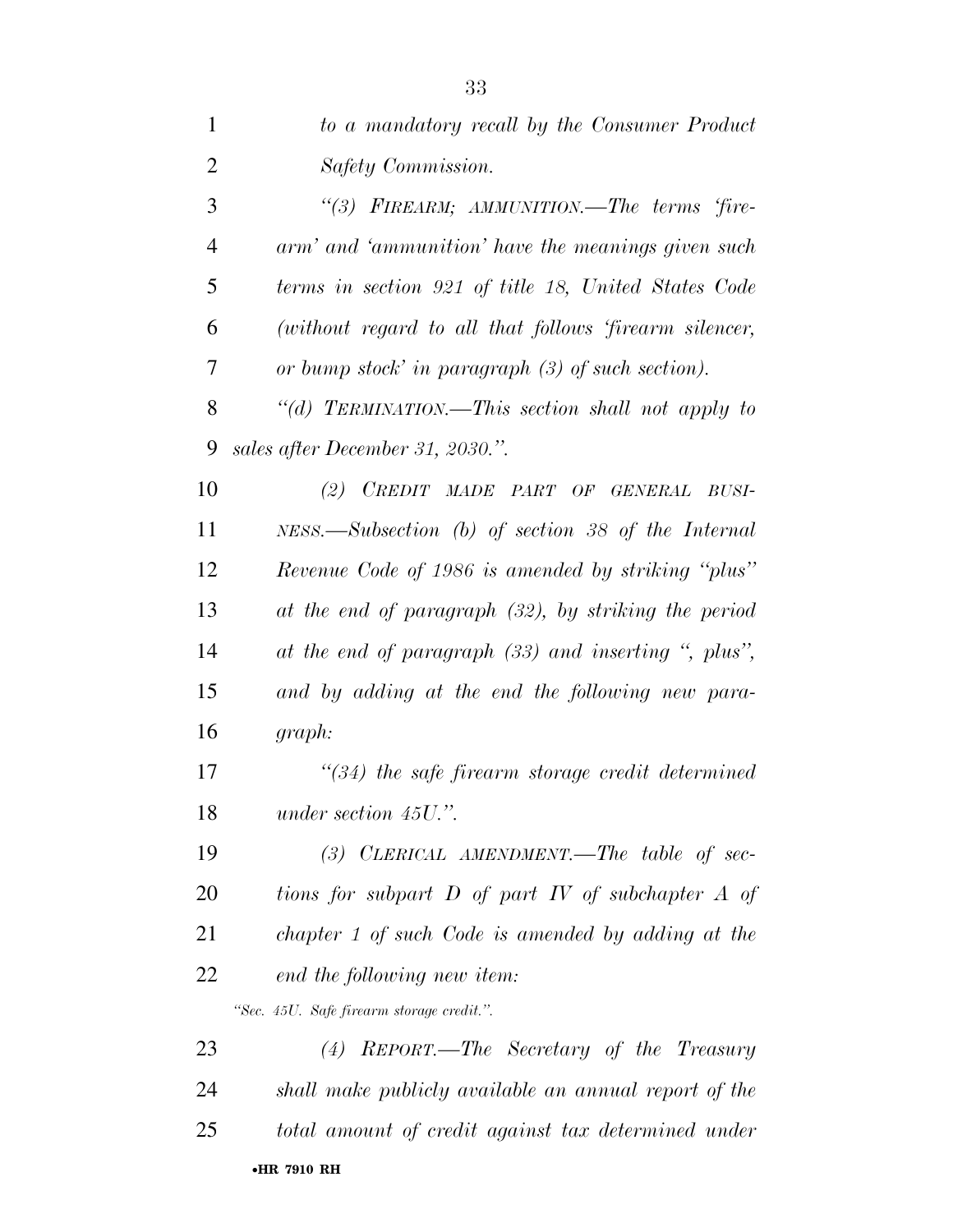| $\mathbf{1}$   | section 45U of such Code for taxable years ending in             |
|----------------|------------------------------------------------------------------|
| $\overline{2}$ | the preceding calendar year, disaggregated by State.             |
| 3              | $(5)$ EFFECTIVE DATE.—The amendments made                        |
| 4              | by this section shall apply to taxable years beginning           |
| 5              | after the date of the enactment of this Act.                     |
| 6              | TITLE V—CLOSING THE BUMP                                         |
| 7              | <b>STOCK LOOPHOLE</b>                                            |
| 8              | SEC. 501. BUMP STOCKS.                                           |
| 9              | (a) IN GENERAL.—Section 5845 of the Internal Rev-                |
| 10             | enue Code of 1986 is amended—                                    |
| 11             | (1) in subsection (a), by striking "and (8) a de-                |
| 12             | structive device." and inserting $\degree$ (8) a destructive de- |
| 13             | vice; and $(9)$ a bump stock."; and                              |
| 14             | $(2)$ by adding at the end the following new sub-                |
| 15             | sections:                                                        |
| 16             | "(n) BUMP STOCK.—The term 'bump stock' means any                 |
|                | 17 of the following:                                             |
| 18             | $\lq(1)$ Any manual, power-driven, or electronic de-             |
| 19             | vice that is designed such that when the device is at-           |
| 20             | tached to a semiautomatic weapon, the device elimi-              |
| 21             | nates the need for the operator of a semiautomatic               |
| 22             | weapon to make a separate movement for each indi-                |
| 23             | vidual function of the trigger and—                              |
| 24             | $\lq (A)$ materially increases the rate of fire of               |
| 25             | <i>the semiautomatic weapon, or</i>                              |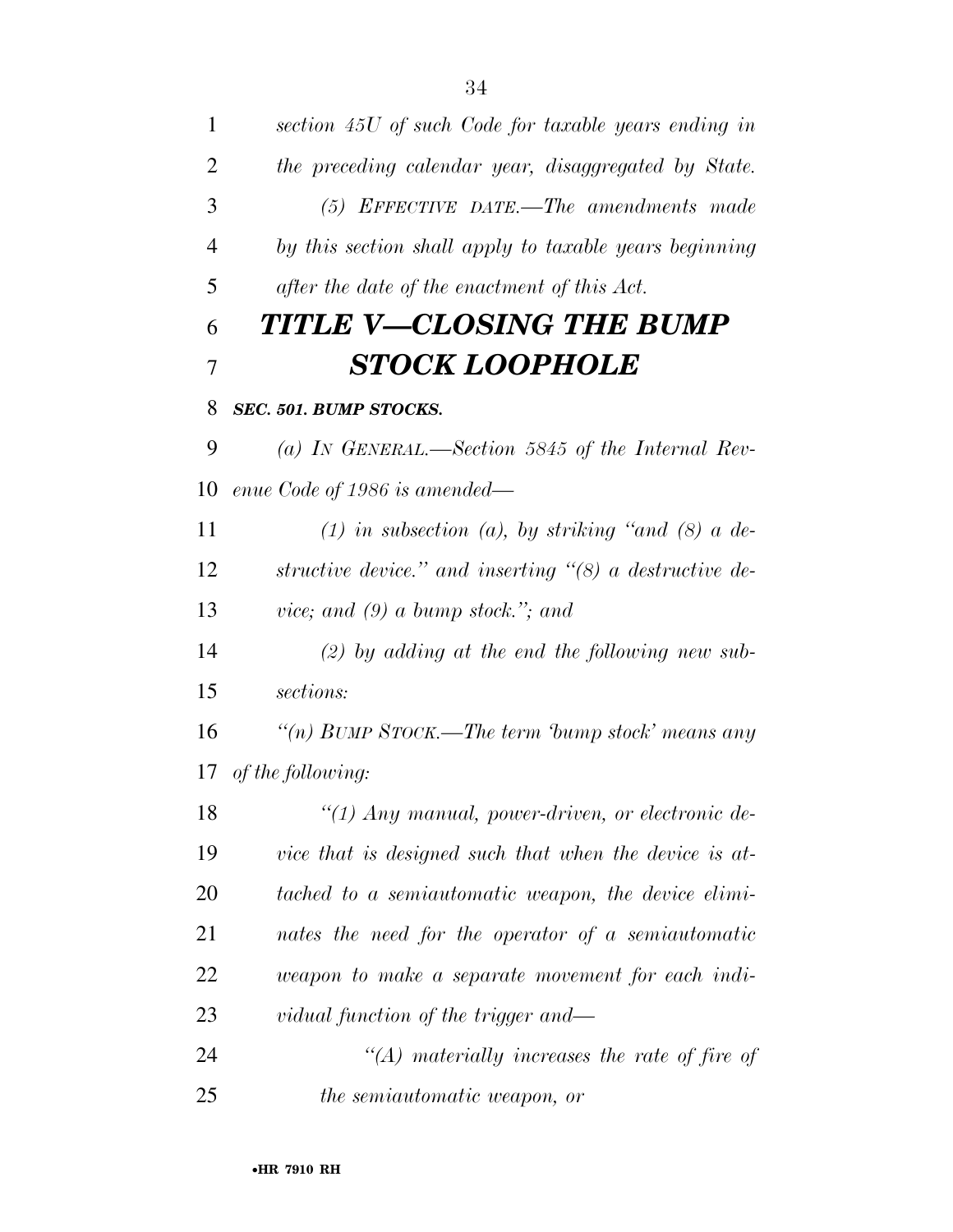| $\mathbf{1}$   | "(B) approximates the action or rate of fire              |
|----------------|-----------------------------------------------------------|
| $\overline{2}$ | of a machinegun.                                          |
| 3              | "(2) Any part or combination of parts that is             |
| $\overline{4}$ | designed and functions to eliminate the need for the      |
| 5              | operator of a semiautomatic weapon to make a sepa-        |
| 6              | rate movement for each individual function of the         |
| 7              | trigger and—                                              |
| 8              | $\lq (A)$ materially increases the rate of fire of        |
| 9              | a semiautomatic weapon, or                                |
| 10             | "(B) approximates the action or rate of fire              |
| 11             | of a machinegun.                                          |
| 12             | $\lq(3)$ Any semiautomatic weapon that has been           |
| 13             | modified in any way that eliminates the need for the      |
| 14             | operator of the semiautomatic weapon to make a sep-       |
| 15             | arate movement for each individual function of the        |
| 16             | trigger and—                                              |
| 17             | $\lq (A)$ materially increases the rate of fire of        |
| 18             | <i>the semiautomatic weapon, or</i>                       |
| 19             | $\lq\lq(B)$ approximates the action or rate of fire       |
| 20             | of a machinegun.                                          |
| 21             | "(o) SEMIAUTOMATIC WEAPON.—The term 'semiauto-            |
| 22             | matic weapon' means any repeating weapon that—            |
| 23             | "(1) utilizes a portion of the energy of a firing         |
| 24             | cartridge or shell to extract the fired cartridge case or |
| 25             | shell casing and chamber the next round, and              |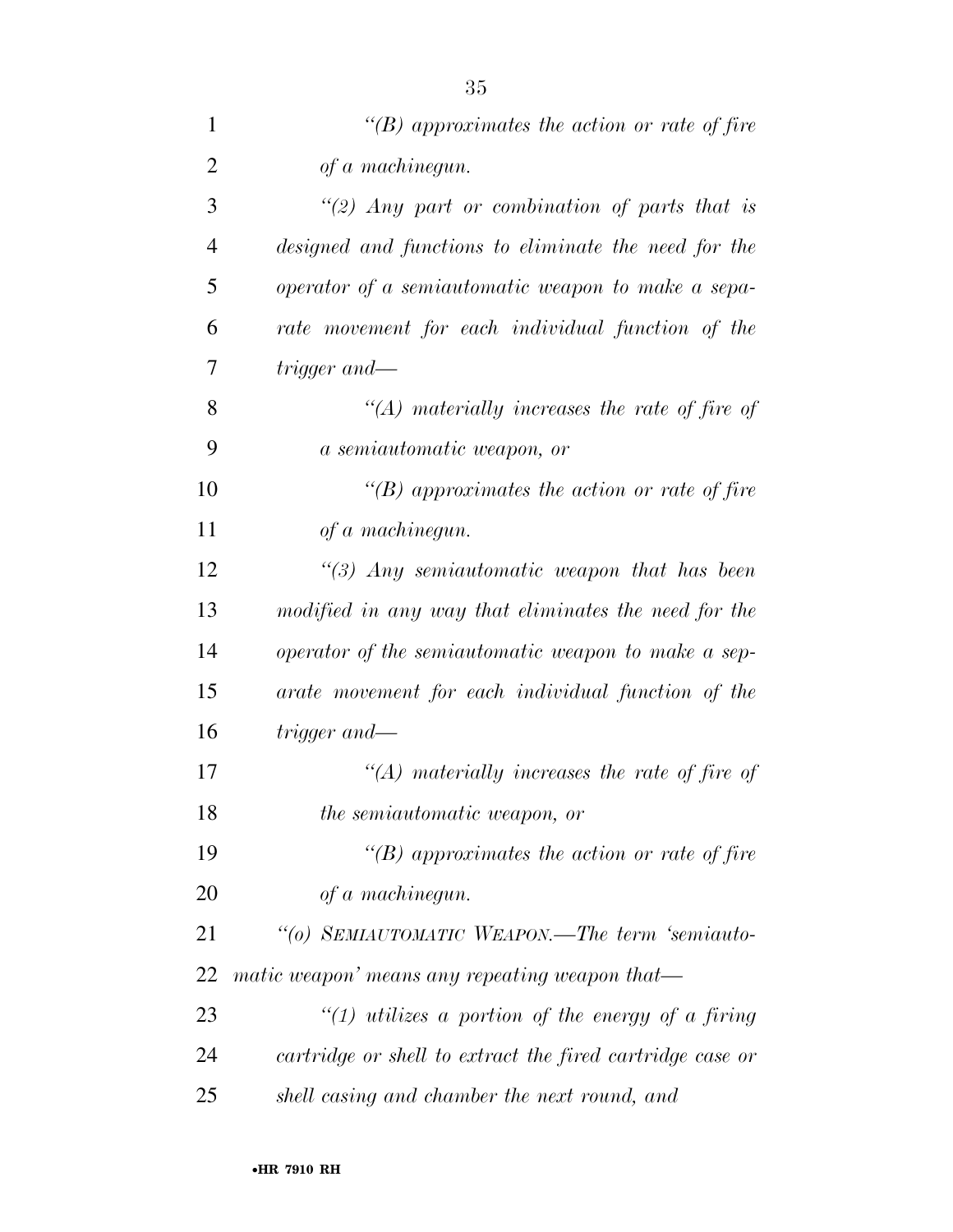| $\mathbf{1}$   | $\lq(2)$ requires a separate function of the trigger to     |
|----------------|-------------------------------------------------------------|
| $\overline{2}$ | <i>fire each cartridge or shell.".</i>                      |
| 3              | (b) AMENDMENTS TO TITLE 18, UNITED STATES                   |
| $\overline{4}$ | $CODE$ .                                                    |
| 5              | $(1)$ Section 921 $(a)$ of title 18, United States          |
| 6              | Code, as amended by this Act, is further amended—           |
| $\overline{7}$ | $(A)$ in paragraph $(B)$ , by striking "muffler"            |
| 8              | or firearm silencer" and inserting "muffler, fire-          |
| 9              | arm silencer, or bump stock"; and                           |
| 10             | $(B)$ by adding at the end the following:                   |
| 11             | "(41) The term bump stock' has the meaning given            |
| 12             | such term in section $5845(n)$ of the National Firearms Act |
| 13             | $(26 \text{ U.S.C. } 5845(n)).$ ".                          |
| 14             | $(2)$ Section 922 of title 18, United States Code,          |
| 15             | is amended—                                                 |
| 16             | (A) in each of subsections (a)(4) and (b)(4),               |
| 17             | by inserting "bump stock," before "machinegun";             |
| 18             | and                                                         |
| 19             | (B) in subsection $(o)(1)$ , by inserting "or               |
| 20             | bump stock" before the period.                              |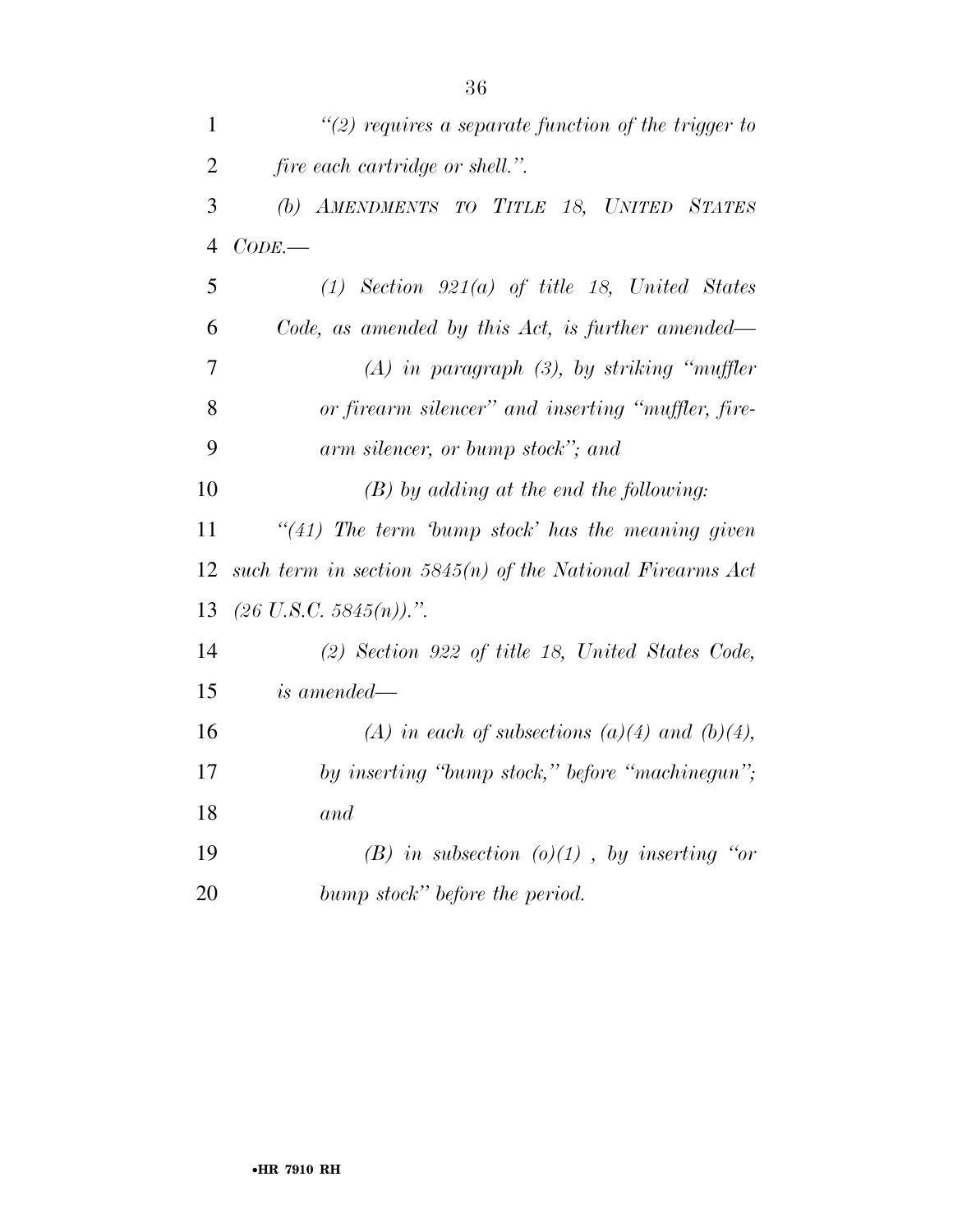# *TITLE VI—KEEP AMERICANS SAFE*

#### *SEC. 601. DEFINITIONS.*

 *Section 921(a) of title 18, United States Code, as amended by this Act, is further amended by adding at the end the following:* 

 *''(42) The term 'large capacity ammunition feeding device'—* 

 *''(A) means a magazine, belt, drum, feed strip, helical feeding device, or similar device, including any such device joined or coupled with another in any manner, that has an overall capacity of, or that can be readily restored, changed, or converted to ac-cept, more than 10 rounds of ammunition; and* 

 *''(B) does not include an attached tubular device designed to accept, and capable of operating only with, .22 caliber rimfire ammunition.* 

 *''(43) The term 'qualified law enforcement officer' has the meaning given the term in section 926B.''.* 

 *SEC. 602. RESTRICTIONS ON LARGE CAPACITY AMMUNI-TION FEEDING DEVICES.* 

 *(a) IN GENERAL.—Section 922 of title 18, United States Code, is amended by inserting after subsection (u) the following:*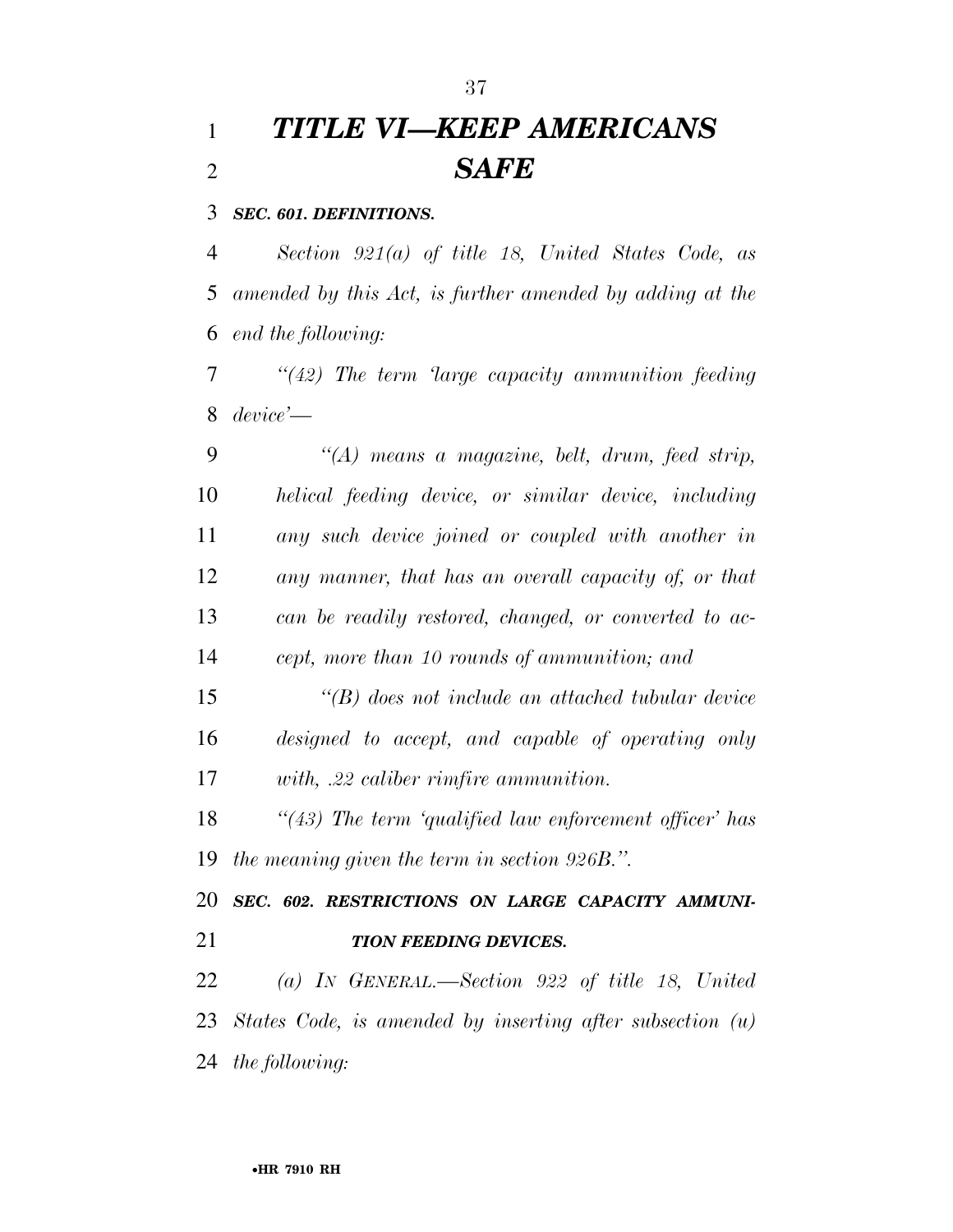*''(v)(1) It shall be unlawful for a person to import, sell, manufacture, transfer, or possess, in or affecting inter- state or foreign commerce, a large capacity ammunition feeding device.* 

 *''(2) Paragraph (1) shall not apply to the possession of any large capacity ammunition feeding device otherwise lawfully possessed on or before the date of enactment of this subsection.* 

*''(3) Paragraph (1) shall not apply to—* 

 *''(A) the importation for, manufacture for, sale to, transfer to, or possession by the United States or a department or agency of the United States or a State or a department, agency, or political subdivi- sion of a State, or a sale or transfer to or possession by a qualified law enforcement officer employed by the United States or a department or agency of the United States or a State or a department, agency, or political subdivision of a State for purposes of law enforcement (whether on or off-duty), or a sale or transfer to or possession by a campus law enforcement officer for purposes of law enforcement (whether on or off-duty);* 

 *''(B) the importation for, or sale or transfer to a licensee under title I of the Atomic Energy Act of 1954 (42 U.S.C. 2011 et seq.) for purposes of estab-*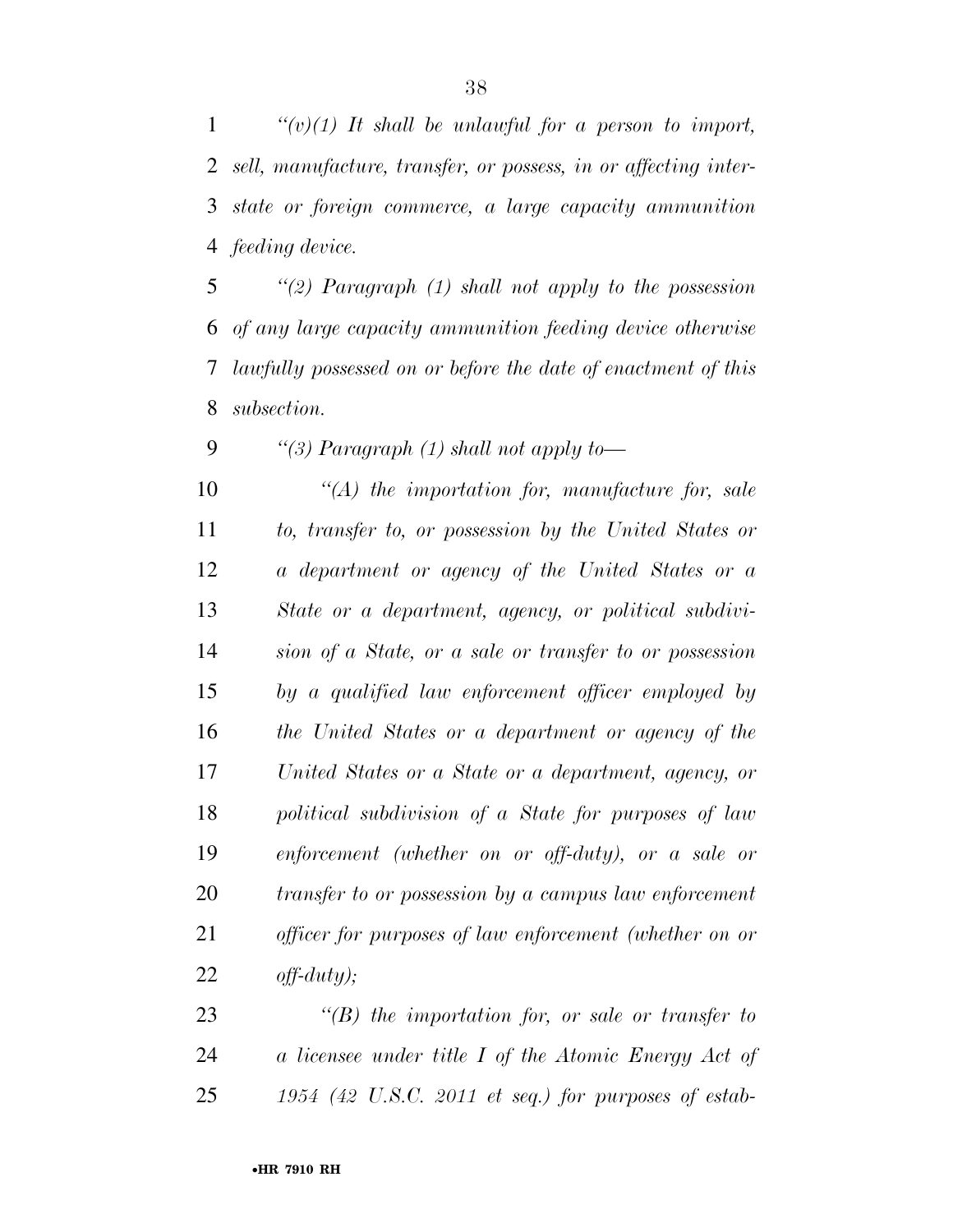| $\mathbf{1}$   | lishing and maintaining an on-site physical protec-      |
|----------------|----------------------------------------------------------|
| $\overline{2}$ | tion system and security organization required by        |
| 3              | Federal law, or possession by an employee or con-        |
| $\overline{4}$ | tractor of such licensee on-site for such purposes or    |
| 5              | off-site for purposes of licensee-authorized training or |
| 6              | transportation of nuclear materials;                     |
| 7              | $\lq$ (C) the possession, by an individual who is re-    |
| 8              | tired in good standing from service with a law en-       |
| 9              | forcement agency and is not otherwise prohibited         |
| 10             | from receiving ammunition, of a large capacity am-       |
| 11             | munition feeding device—                                 |
| 12             | $\lq\lq(i)$ sold or transferred to the individual by     |
| 13             | the agency upon such retirement; or                      |
| 14             | $``(ii)$ that the individual purchased, or oth-          |
| 15             | erwise obtained, for official use before such re-        |
| 16             | tirement; or                                             |
| 17             | $\lq (D)$ the importation, sale, manufacture, trans-     |
| 18             | fer, or possession of any large capacity ammunition      |
| 19             | feeding device by a licensed manufacturer or licensed    |
| 20             | importer for the purposes of testing or experimen-       |
| 21             | tation authorized by the Attorney General.               |
| 22             | "(4) For purposes of paragraph $(3)(A)$ , the term 'cam- |
| 23             | pus law enforcement officer' means an individual who is— |
| 24             | $\lq (A)$ employed by a private institution of higher    |
| 25             | education that is eligible for funding under title $IV$  |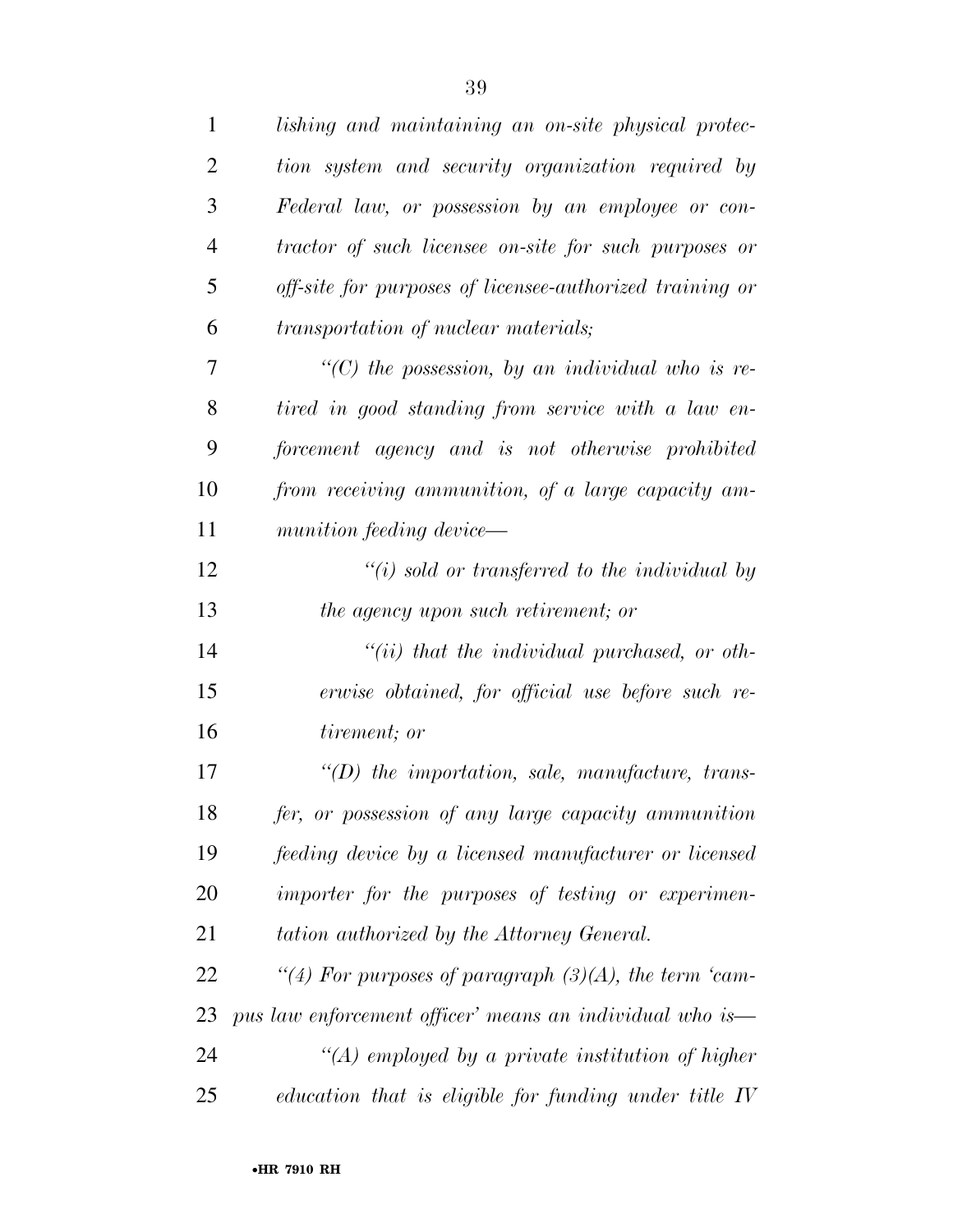*of the Higher Education Act of 1965 (20 U.S.C. 1070 et seq.); ''(B) responsible for the prevention or investiga-*

 *tion of crime involving injury to persons or property, including apprehension or detention of persons for such crimes;* 

 *''(C) authorized by Federal, State, or local law to carry a firearm, execute search warrants, and make arrests; and* 

 *''(D) recognized, commissioned, or certified by a government entity as a law enforcement officer.''.* 

 *(b) IDENTIFICATION MARKINGS FOR LARGE CAPACITY AMMUNITION FEEDING DEVICES.—Section 923(i) of title 18, United States Code, as amended by this Act, is further amended by inserting after subparagraph (A) of paragraph (1) the following:* 

 *''(B) A large capacity ammunition feeding device manufactured after the date of enactment of this subpara- graph shall be identified by a serial number and the date on which the device was manufactured or made, legibly and conspicuously engraved or cast on the device, and such other identification as the Attorney General shall by regulations prescribe.''.* 

 *(c) SEIZURE AND FORFEITURE OF LARGE CAPACITY AMMUNITION FEEDING DEVICES.—Section 924(d) of title*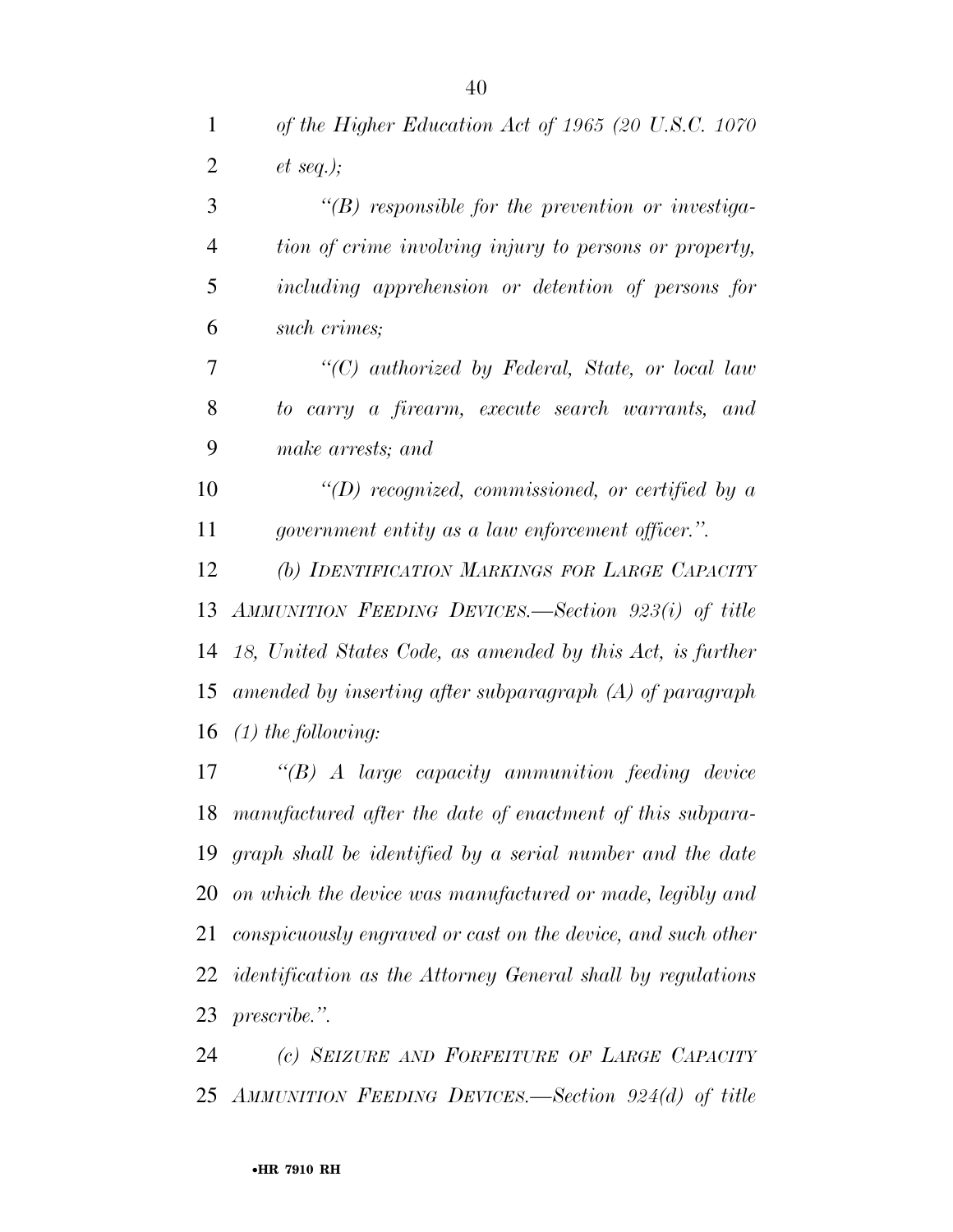*18, United States Code, as amended by this Act, is further amended— (1) in paragraph (1)— (A) in the first sentence— (i) by striking ''Any firearm or ammu- nition involved in'' and inserting ''Any firearm or ammunition or large capacity ammunition feeding device involved in'';*  9  $(i)$  by inserting  $'(v)$ ," after  $'(k)$ ,"; *and (iii) by striking ''any firearm or am- munition intended'' and inserting ''any firearm or ammunition or large capacity ammunition feeding device intended''; and (B) by inserting ''or large capacity ammu- nition feeding device'' after ''firearms or ammu- nition'' each place the term appears; (2) in paragraph (2)— (A) in subparagraph (A), by inserting ''or large capacity ammunition feeding device'' after ''firearms or ammunition''; and (B) in subparagraph (C), by inserting ''or large capacity ammunition feeding devices'' after ''firearms or quantities of ammunition''; and*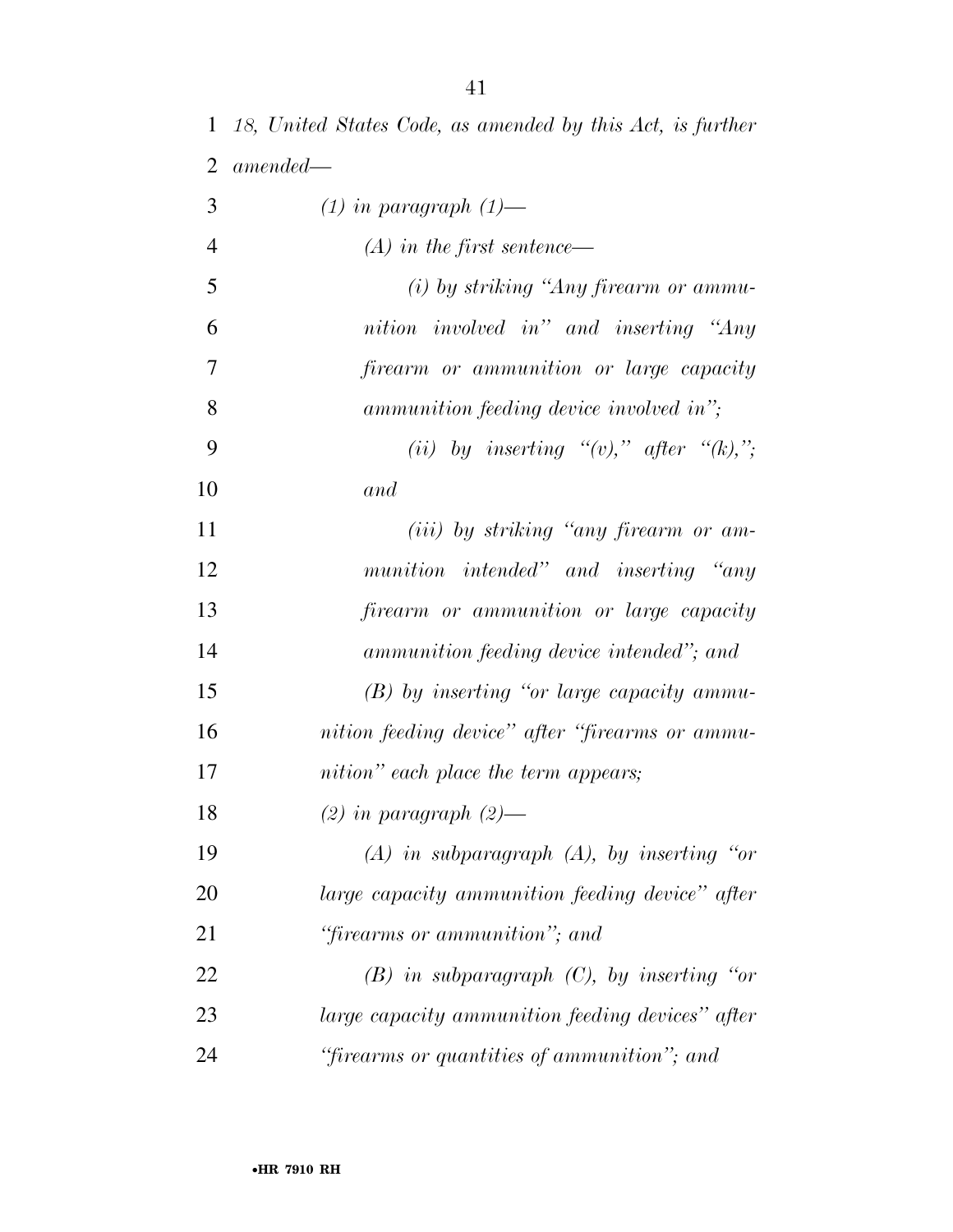1 (3) in paragraph  $(3)(E)$ , by inserting "922(v),"

| $\overline{2}$ | <i>after</i> "922( <i>n</i> ),".                           |
|----------------|------------------------------------------------------------|
| 3              | <b>SEC. 603. PENALTIES.</b>                                |
| 4              | Section $924(a)(1)(B)$ of title 18, United States Code,    |
| 5              | as amended by this Act, is further amended by inserting    |
| 6              | "(v)," after "(q),".                                       |
| 7              | SEC. 604. USE OF BYRNE GRANTS FOR BUY-BACK PRO-            |
| 8              | <b>GRAMS FOR LARGE CAPACITY AMMUNITION</b>                 |
| 9              | <b>FEEDING DEVICES.</b>                                    |
| 10             | Section 501(a)(1) of title I of the Omnibus Crime Con-     |
| 11             | trol and Safe Streets Act of 1968 (34 U.S.C. 10152(a)(1))  |
| 12             | is amended by adding at the end the following:             |
| 13             | "(I) Compensation for surrendered large ca-                |
| 14             | pacity ammunition feeding devices, as that term            |
| 15             | is defined in section 921 of title 18, United              |
| 16             | States Code, under buy-back programs for large             |
| 17             | <i>capacity ammunition feeding devices."</i> .             |
| 18             | TITLE VII—MISCELLANEOUS                                    |
|                | 19 SEC. 701. NICS REPORT.                                  |
| 20             | Not later than 1 year after the date of enactment of       |
| 21             | this Act, and annually thereafter, the Attorney General    |
| 22             | shall submit to the Committee on the Judiciary of the Sen- |
| 23             | ate and the Committee on the Judiciary of the House of     |

*Representatives a report that includes, with respect to the* 

*preceding year, the demographic data of persons who were*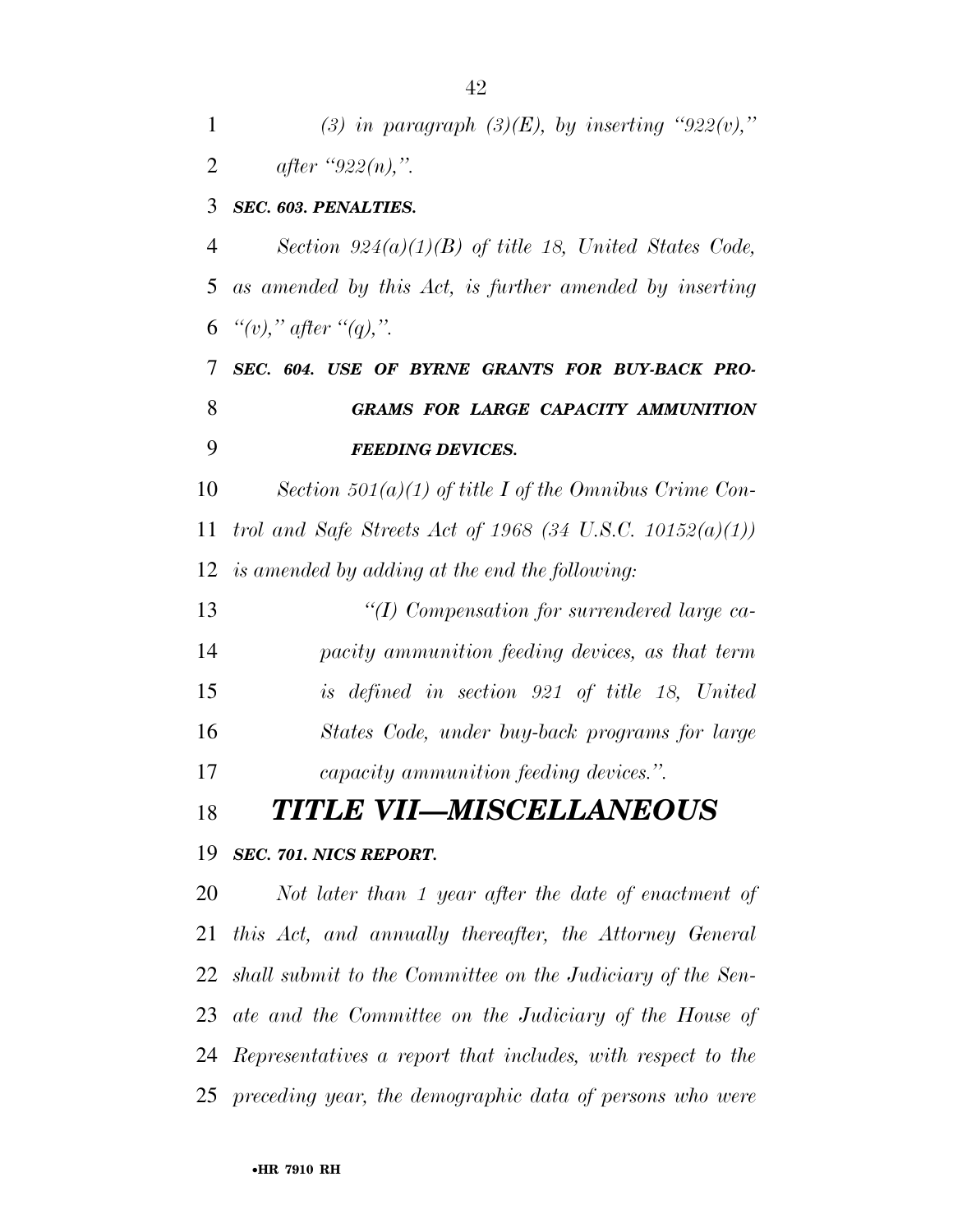*determined to be ineligible to purchase a firearm based on a background check performed by the National Instant Criminal Background Check System, including race, eth- nicity, national origin, sex, gender, age, disability, average annual income, and English language proficiency, if avail-able.*